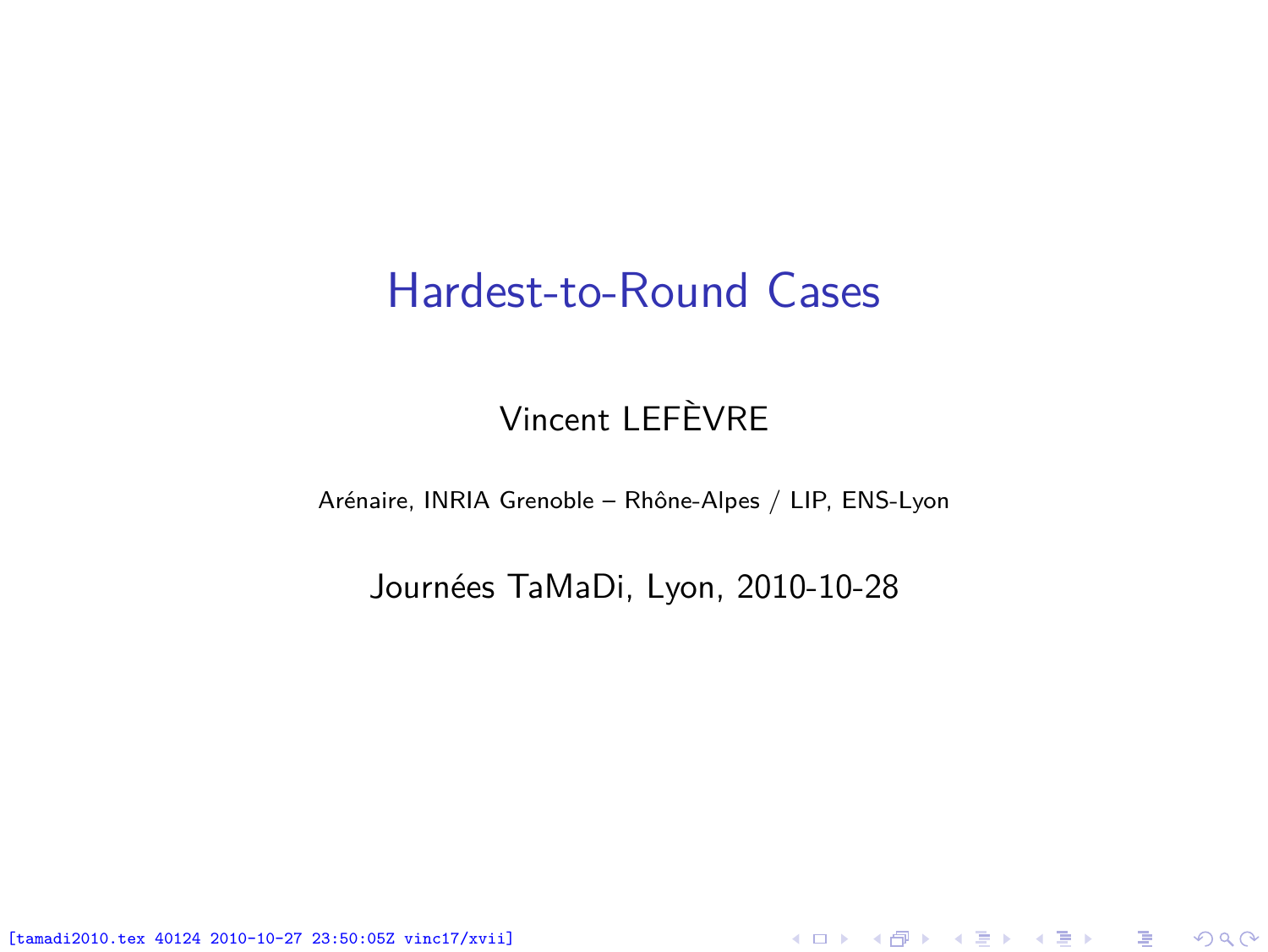## **Outline**

Hardest-to-round cases in:

- **•** [binary64 \(Double Precision\)](#page-2-0)
- [x87 Extended Precision](#page-32-0)
- o [decimal64](#page-33-0)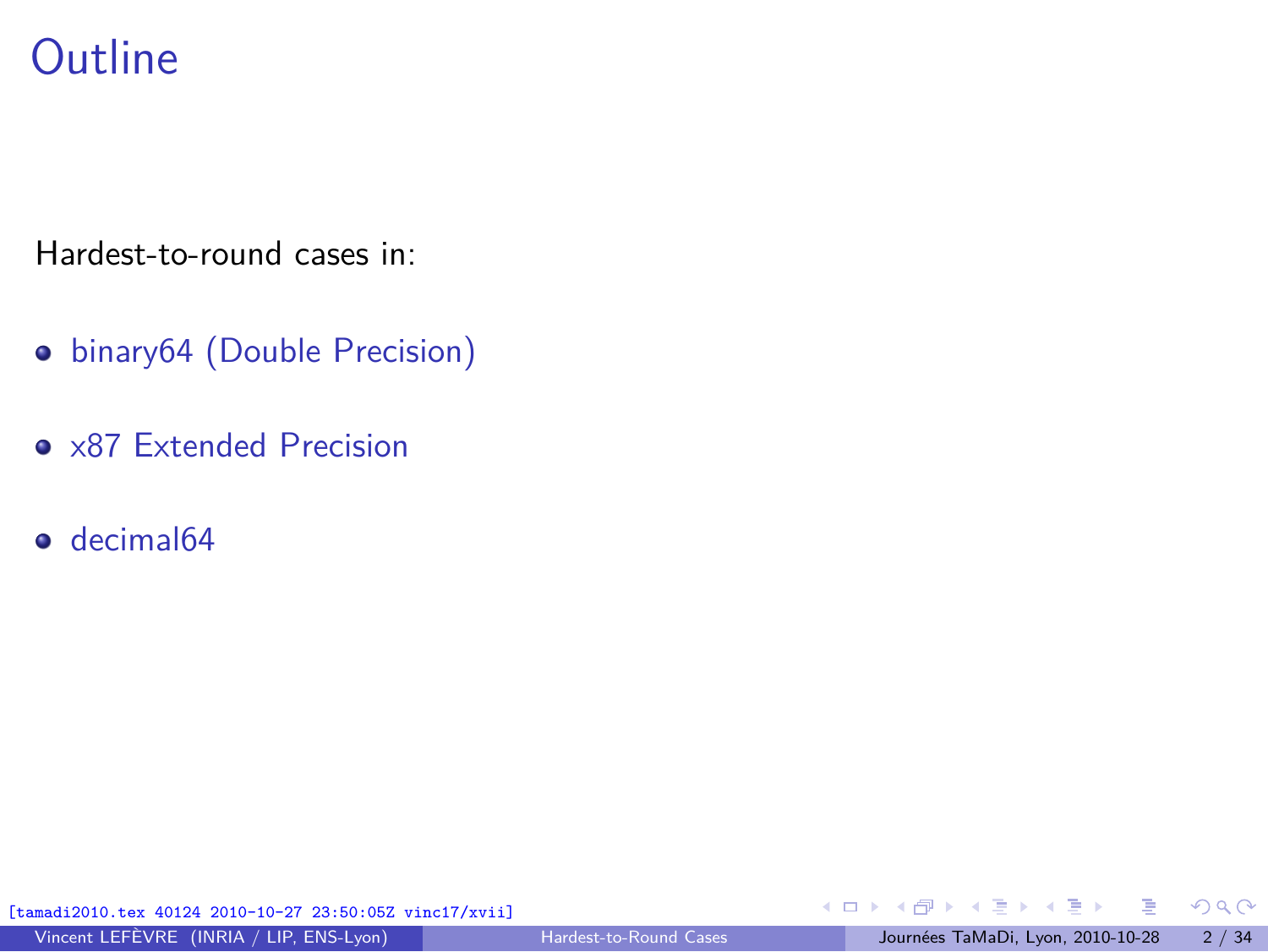## Hardest-to-Round Cases in binary64 (Double Precision)

- Floating-point system in radix 2.
- Double precision ( $p = 53$ ).
- **No subnormals.**

In input, the exponent range will be extended to include subnormals.

- Exact cases are regarded as hard-to-round cases (stored in the database). Exactness is checked by readres with GNU MPFR and these cases are not output.
- Algorithm used: L-algorithm (first step).

[tamadi2010.tex 40124 2010-10-27 23:50:05Z vinc17/xvii]

<span id="page-2-0"></span> $\Omega$ 

 $\mathcal{A}$  and  $\mathcal{A}$  in the set of  $\mathcal{B}$  is a set of  $\mathcal{B}$  is a set of  $\mathcal{B}$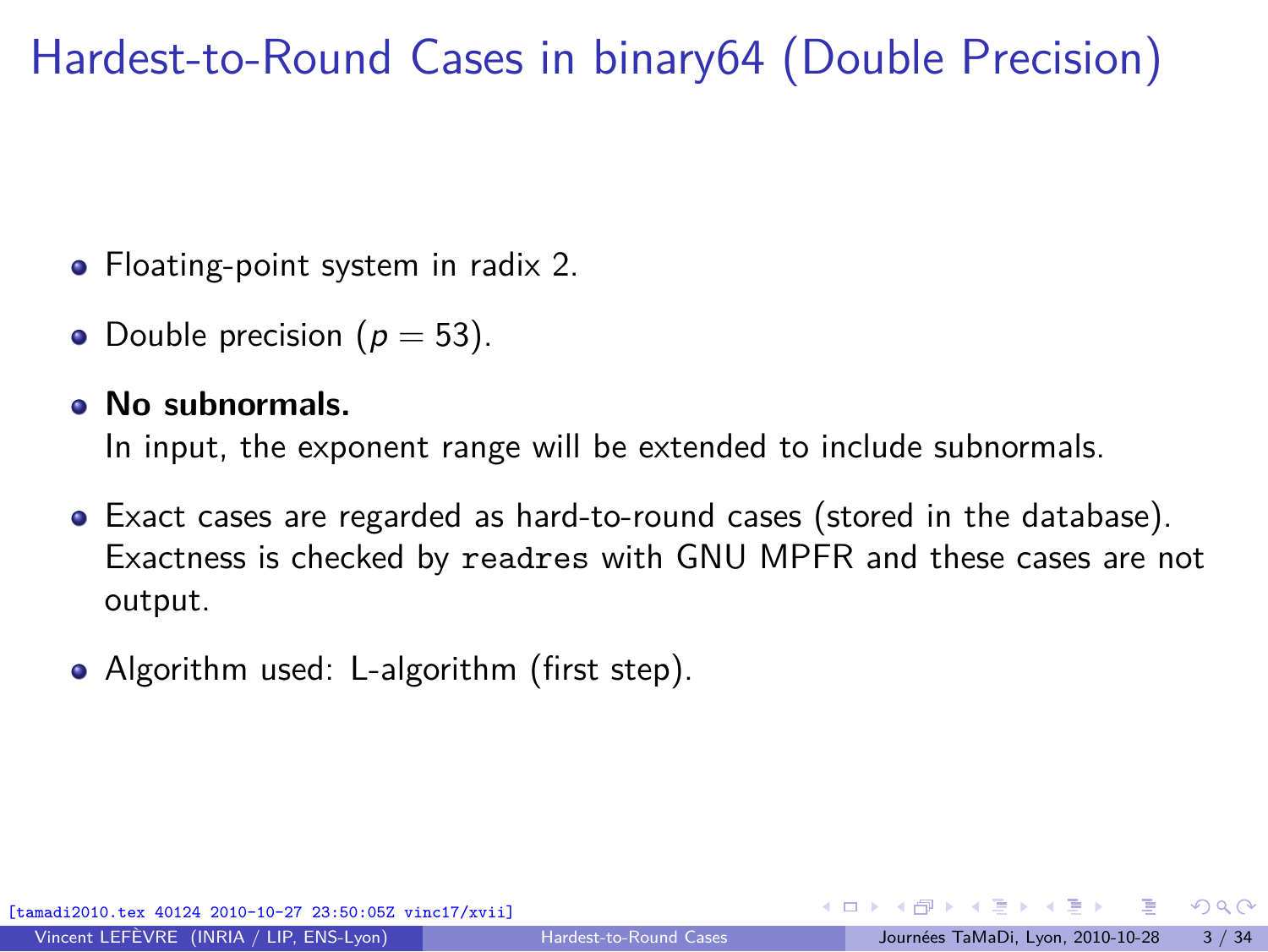## Hardest-to-Round Cases in binary64 (Double Precision) [2]

After 5*,* 537*,* 656 hours (631*.*7 years) for the first step, in summary:

- e x , 2<sup>x</sup> , 10<sup>x</sup> , sinh, cosh, sin(2*π*x), cos(2*π*x), tan(2*π*x);
- $x^n$  for  $3 \le n \le 2767$  and  $-180 \le n \le -2$ ;
- $\bullet$  sin, cos, tan between  $-\pi/2$  and  $\pi/2$ ;
- the corresponding inverse functions.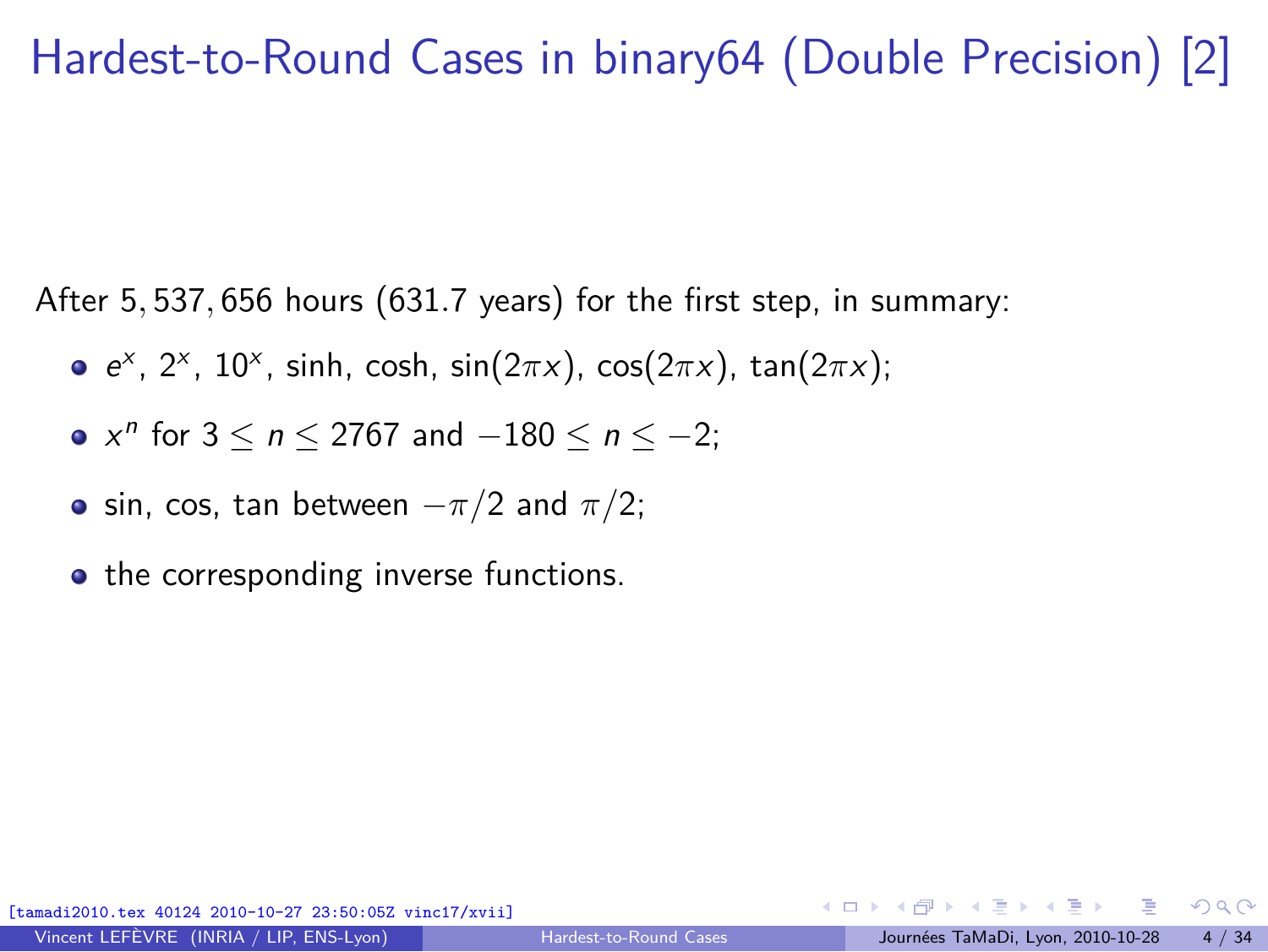## exp and log

- Function exp tested between  $2^{-1}$  and  $x_p = (1 + 25405/2^{16}) \cdot 2^9$ . Note:  $log_2(exp(x_p)) > 1025$  (instead of 1024, in order to obtain the HR cases of cosh and sinh).
- Function exp tested between  $-2^{-1}$  and  $x_m = -(1 + 29753/2^{16}) \cdot 2^9$ . Note:  $log_2(exp(x_m)) < -1074$ .
- Function log tested between  $2^{-1}$  and  $2^1$  [exponents  $-1$  and 0].

We have  $\log(2^{-1}) < -2^{-1}$  and  $\log(2^{1}) > 2^{-1}$ , therefore all the HR cases in the domain of the double-precision format.

[tamadi2010.tex 40124 2010-10-27 23:50:05Z vinc17/xvii]

 $\Omega$ 

 $A \equiv \mathbf{1} + \mathbf{1} \oplus \mathbf{1} + \mathbf{1} \oplus \mathbf{1} + \mathbf{1} \oplus \mathbf{1} + \mathbf{1} \oplus \mathbf{1} + \mathbf{1} \oplus \mathbf{1} + \mathbf{1} \oplus \mathbf{1} + \mathbf{1} \oplus \mathbf{1} + \mathbf{1} \oplus \mathbf{1} + \mathbf{1} \oplus \mathbf{1} + \mathbf{1} \oplus \mathbf{1} + \mathbf{1} \oplus \mathbf{1} + \mathbf{1} \oplus \mathbf{1} + \mathbf{1} \oplus \mathbf{1} + \math$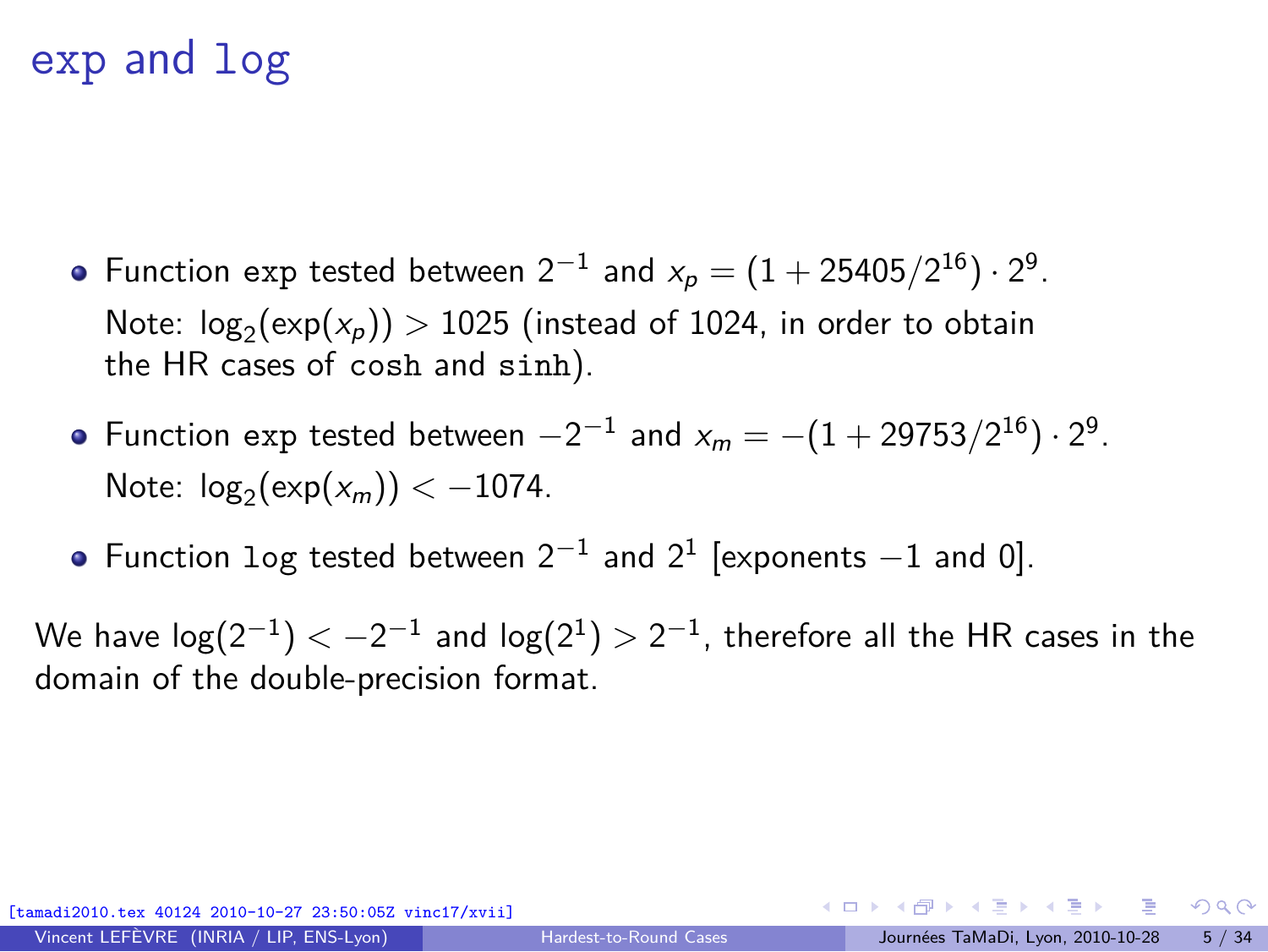### Function exp

```
$ ./readres -x 57 -f hr -s dwim archres/results.exm.*
$ ./readres -y 57 -f hr -s dwim archres/results.log.-1.54.{1..9}
Domain: ( -1.0111010000111001e9 , -1e-36 ] => [ log(1e-1074) , -1e-36 ]
exp-1.12D31A20FB38BP5=1.5B0BF3244820AP-50:01[58]0010
exp-1.A2FEFEFD580DFP-13=1.FFE5D0BB7EABFP-1:00[57]1100
exp-1.ED318EFB627EAP-27=1.FFFFFF84B39C4P-1:11[59]0001
exp-1.3475AC05CEAD7P-29=1.FFFFFFECB8A54P-1:00[57]1001
```

```
$ ./readres -y 57 -f hr -s dwim archres/results.log.0.54.{1..8}
$ ./readres -x 57 -f hr -s dwim archres/results.exp.*
Domain: [ 1e-31 , 1.0110001100111101e9 ) => [ 1e-31 , log(1e1025) )
exp 1.9E9CBBFD6080BP-31=1.000000033D397P0:10[57]1010
exp 1.83D4BCDEBB3F4P2=1.AC50B409C8AEEP8:00[57]1000
```
Special HR cases:

```
$ ./readres -y 100 -f hr -s dwim archres/results.log.-1.54.*
Domain: ( log(1e-1074) , -1e-54 ]
exp-1.0000000000001P-51=1.FFFFFFFFFFFFCP-1:00[100]1010
```

```
$ ./readres -y 102 -f hr -s dwim archres/results.log.0.54.*
Domain: [ 1e-53 , log(1e1025) )
exp 1.FFFFFFFFFFFFFP-53=1.0000000000000P0:11[104]0101
```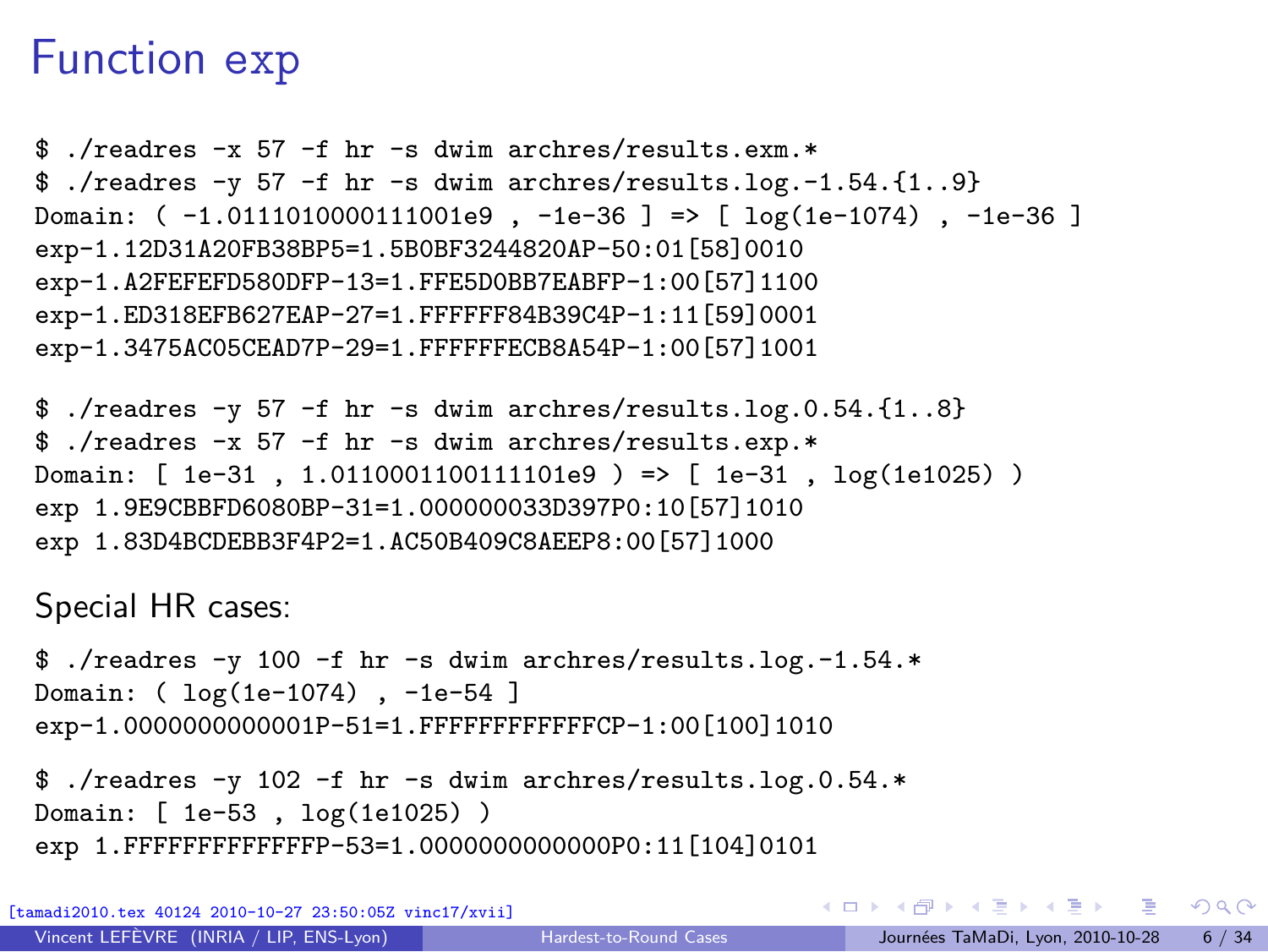### Function log

\$ ./readres -y 60 -f hr -s dwim archres/results.exm.\* Domain: [ 1e-1074 , 1e-1 ) log 1.EA71D85CEE020P-509=-1.60296A66B42FFP8:11[60]0000 log 1.9476E304CD7C7P-384=-1.09B60CAF47B35P8:10[60]1010 log 1.26E9C4D327960P-232=-1.4156584BCD084P7:00[60]1001 log 1.613955DC802F8P-35=-1.7F02F9BAF6035P4:01[60]0011

\$ ./readres -x 54 -y 200 -f hr -s dwim archres/results.log.\* Domain: [ 1e-1 , 1e1 ) log 1.BADED30CBF1C4P-1=-1.290EA09E36478P-3:11[54]0110

\$ ./readres -y 63 -f hr -s dwim archres/results.exp.\* Domain: [ 1e1 , 1e1025 ) log 1.C90810D354618P245=1.54CD1FEA76639P7:11[63]0101 log 1.62A88613629B6P678=1.D6479EBA7C971P8:00[64]1110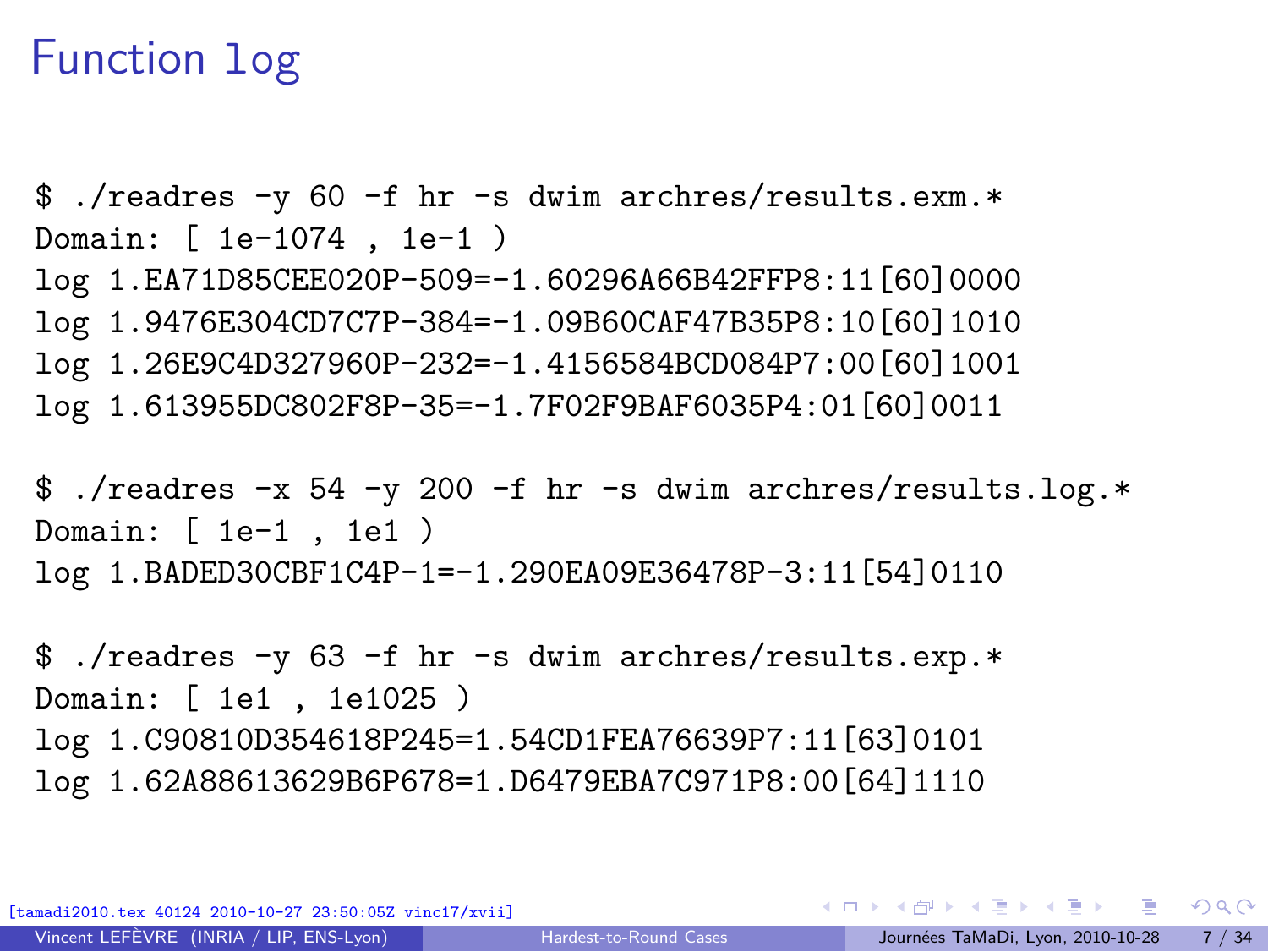## expm1 and log1p

- Function expm1 tested between  $2^{-51}$  and  $(1+1/16) \cdot 2^6$ .
- Function expm1 tested between  $-2^{-51}$  and  $-2^{1}$  [exponents  $-51$  to 0].
- Function  $log_1 p$  tested between  $-2^{-1}$  and  $-2^0$  [exponent  $-1$ ].

Using the results of exp and log, we have all the HR cases in the domain of the double-precision format.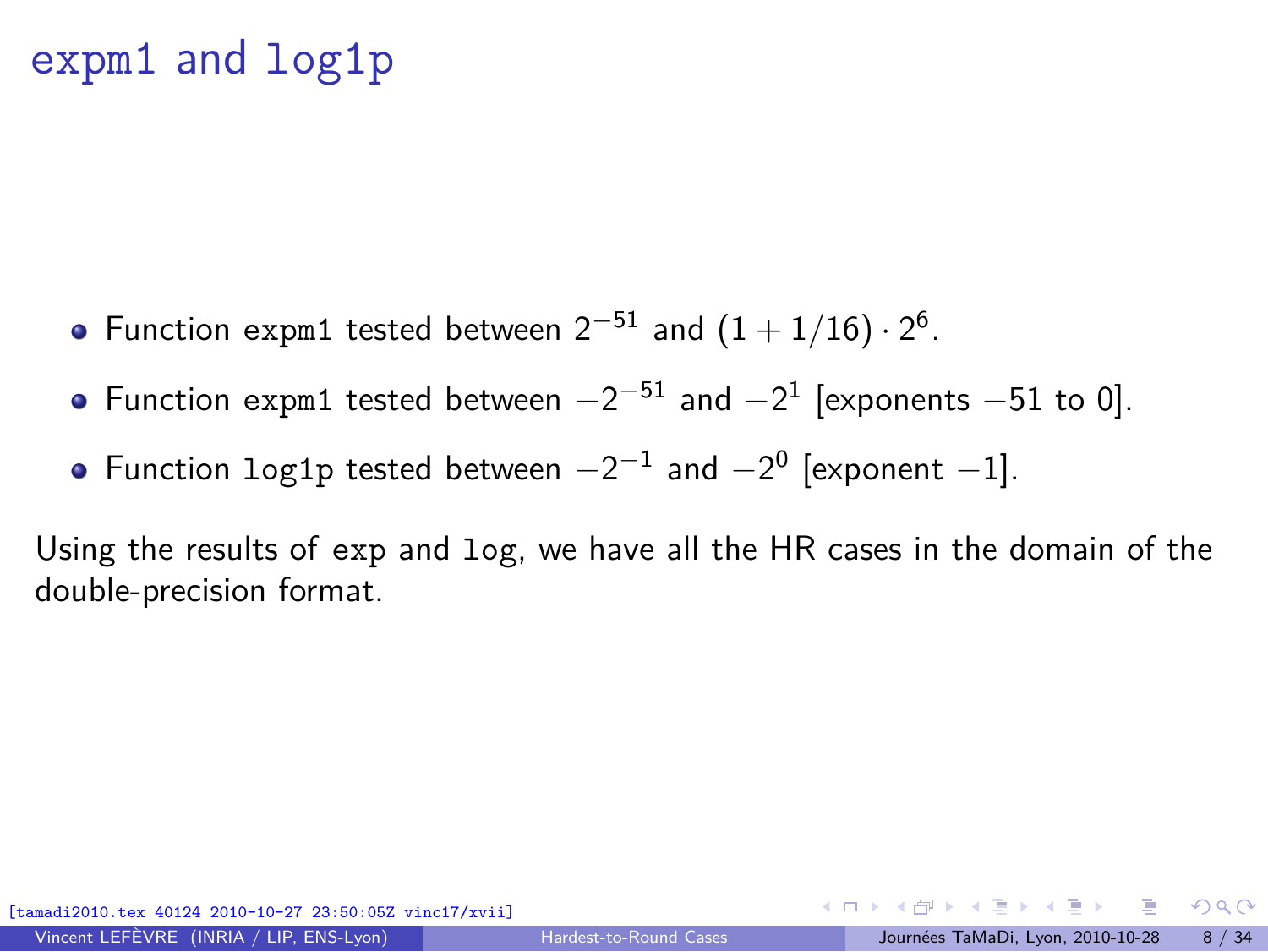### Function expm1

\$ ./readres  $-x$  58 -f hr -s dwim archres/results.em1.{ $\{0..6\}$ ,- $\{1..35\}$ }.54 Domain: [ 1e-35 , 1.0001e6 ) => [ 1e-35 , log(1e1024) ) em1 1.274BBF1EFB1A2P-10=1.2776572C25129P-10:10[58]1000

```
$ ./readres -x 56 -f hr -s dwim archres/results.emm.\{0, -\{1..34\}\}.54
$ ./readres -y 56 -f hr -s dwim archres/results.l1m.-1.54.*
Domain: ( -inf , -1e-34 ]
em1-1.19E53FCD490D0P-23=-1.19E53E96DFFA8P-23:10[56]1110
```
These results do *not* include the cases that round to  $-1$ .

Special HR cases:

\$ ./readres -x 95 -f hr -s dwim archres/results.em1.\* Domain: [ 1e-51 , 1.0001e6 ) => [ 1e-51 , log(1e1024) ) em1 1.7FFFFFFFFFFFDP-49=1.8000000000005P-49:11[96]0110

\$ ./readres -x 95 -f hr -s dwim archres/results.emm.\* Domain: ( -1e1 , -1e-51 ] => ( -inf , -1e-51 ] em1-1.8000000000003P-49=-1.7FFFFFFFFFFFAP-49:00[96]1000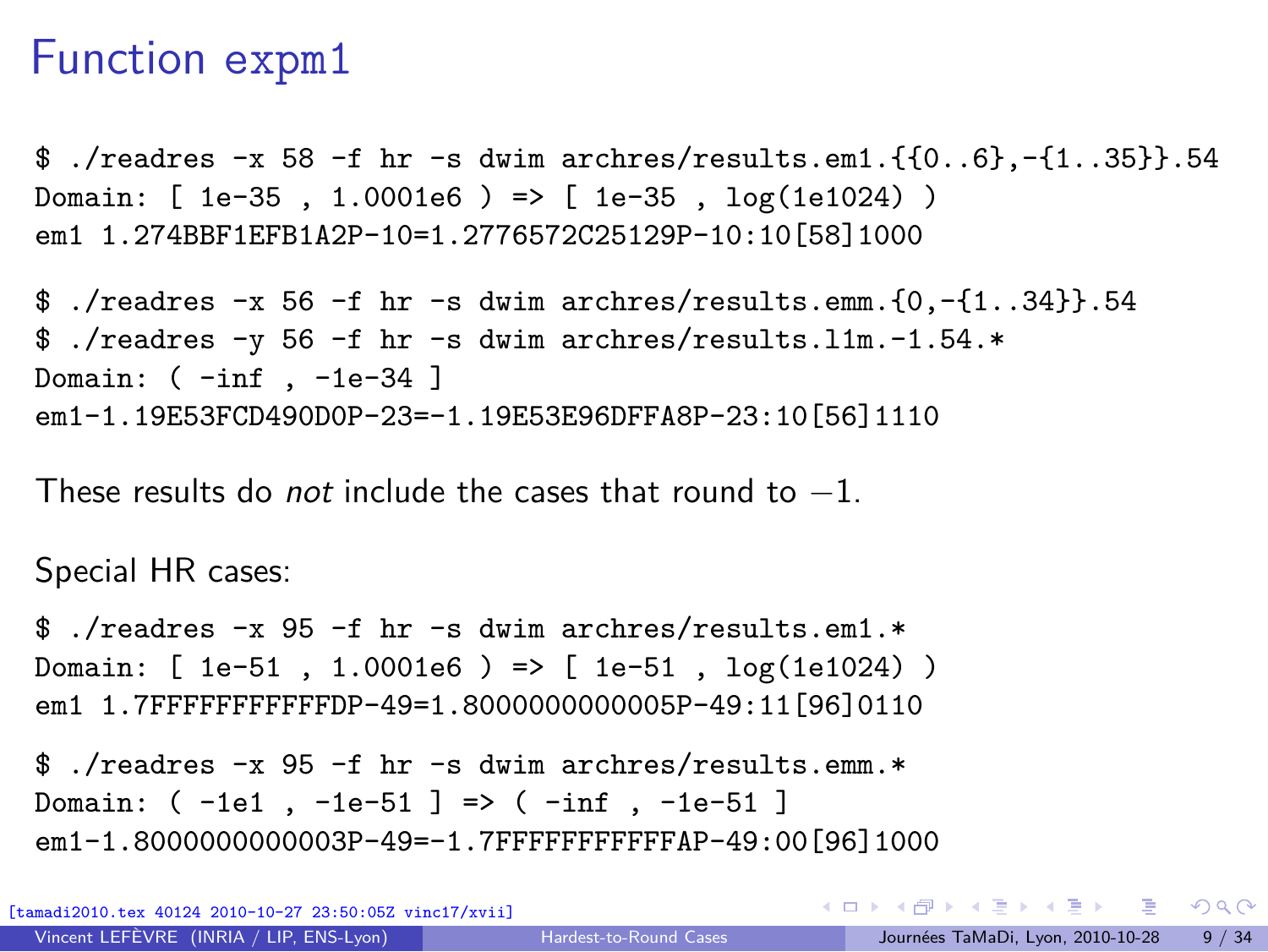## Function log1p

```
$./readres \neg 59 -f hr \negs dwim archres/results.em1.{{0..6},\neg{1..36}}.54
Domain: [ 1e-35 , 1e98 ]
l1p 1.AB50B409C8AEEP8=1.83D4BCDEBB3F3P2:11[60]0101
l1p 1.8AA92BC84FF91P54=1.2EE70220FB1C4P5:11[60]0011
l1p 1.0410C95B580B9P71=1.89D56A0C38E6FP5:00[62]1011
```
Note: HR cases for  $x > 2^{98}$  are obtained from those of function  $\log x$ . To take the error into account, we subtract 1 from  $k$ . Hence...

```
$ for i in archres/results.exp.[78].54; do \
  ./readres -v 62 -f hr -s dwim \le(perl -p -e 's/exp$/em1/' $i); done
Domain: [ 1e-35 , 1e1024 )
l1p 1.C90810D354618P245=1.54CD1FEA76639P7:11[63]0101
l1p 1.62A88613629B6P678=1.D6479EBA7C971P8:00[64]1110
```
after suppressing the HR case with  $k = 62$ .

[tamadi2010.tex 40124 2010-10-27 23:50:05Z vinc17/xvii]

 $299$ 

 $\mathbf{A} \otimes \mathbf{A} \rightarrow \mathbf{A} \otimes \mathbf{A} \rightarrow \mathbf{A} \otimes \mathbf{A} \rightarrow \mathbf{A} \otimes \mathbf{A} \rightarrow \mathbf{A} \otimes \mathbf{A} \rightarrow \mathbf{A} \otimes \mathbf{A} \rightarrow \mathbf{A} \otimes \mathbf{A} \rightarrow \mathbf{A} \otimes \mathbf{A} \rightarrow \mathbf{A} \otimes \mathbf{A} \rightarrow \mathbf{A} \otimes \mathbf{A} \rightarrow \mathbf{A} \otimes \mathbf{A} \rightarrow \mathbf{A} \otimes \mathbf{A} \rightarrow \mathbf{A} \otimes \mathbf{A} \$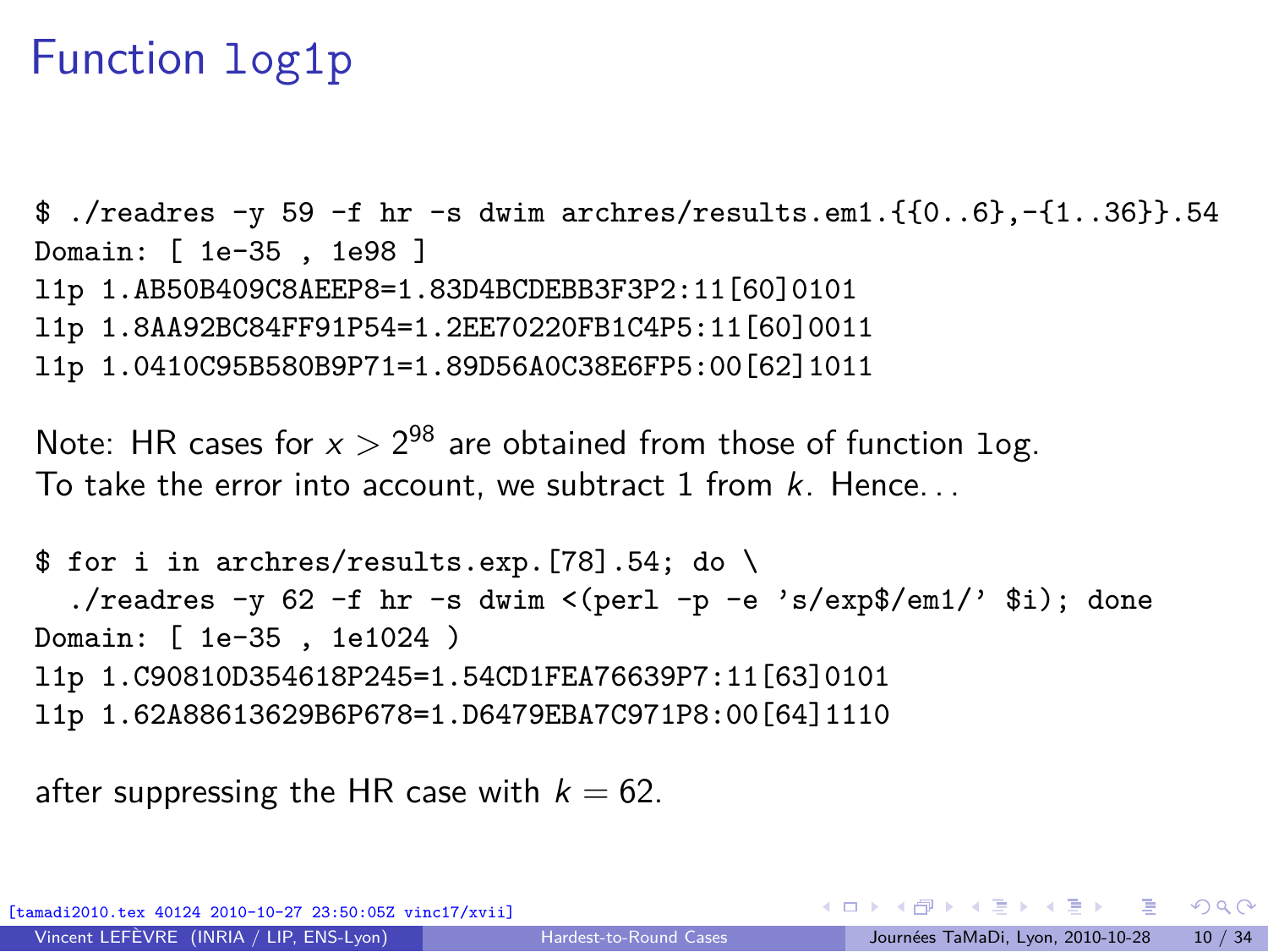## Function log1p [2]

\$ ./readres  $-y$  58  $-f$  hr  $-s$  dwim archres/results.emm.{0, $-f$ 1..35}}.54 \$ ./readres -y 58 -f hr -s dwim archres/results.l1m.-1.54.\* Domain: ( -1 , -1e-35 ] l1p-1.7FFFF3FCFFD03P-30=-1.7FFFF4017FCFEP-30:10[58]1001

Special HR cases:

\$ ./readres -y 98 -f hr -s dwim archres/results.em1.\* Domain: ( 1e-51 , 1e98 ] => ( 1e-51 , 1e1024 ) l1p 1.8000000000003P-50=1.7FFFFFFFFFFFEP-50:10[99]1000

\$ ./readres -y 98 -f hr -s dwim archres/results.emm.\* Domain: [ -1e-1 , -1e-51 ] => ( -1 , -1e-51 ] l1p-1.7FFFFFFFFFFFDP-50=-1.8000000000001P-50:01[99]0110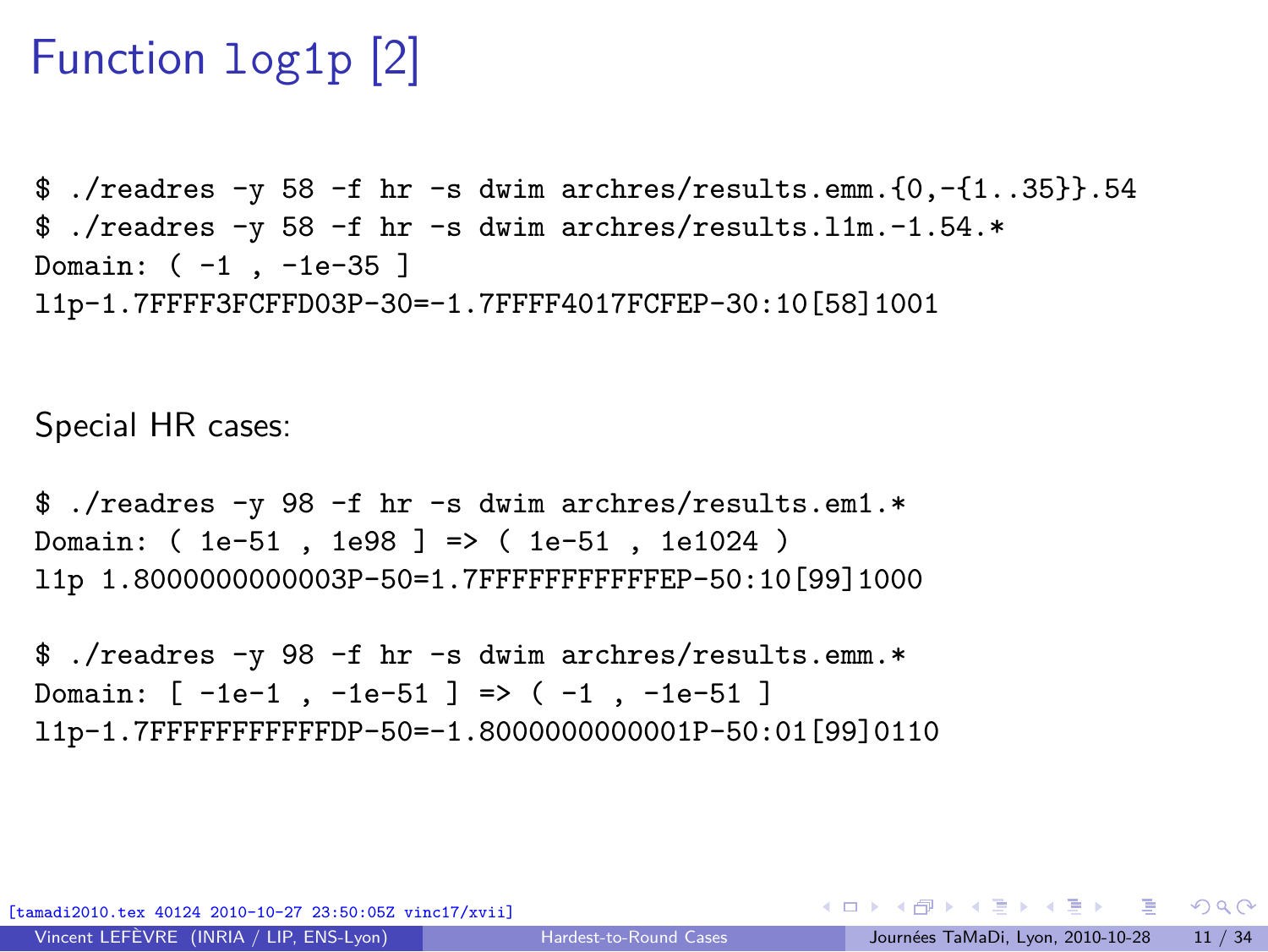#### sinh and asinh

Function sinh tested between  $2^{-25}$  and  $x_s = (1 + 25317/2^{16}) \cdot 2^9$ .

 $\mathsf{Since}\ \mathsf{log}_2(\mathsf{sinh}(x_\mathsf{s}))>1024,$  we have all the HR cases in the domain of the double-precision format. Note that for  $x$  large enough, we could have used the results of exp.

```
$./readres -x 56 -f hr -s dwim archres/results.sh.*
Domain: [ 1e-25 , 1.0110001011100101e9 ) => [ 1e-25 , asinh(1e1024) )
sh 1.DFFFFFFFFFE3EP-20=1.E000000000FD1P-20:11[72]0001
sh 1.DFFFFFFFFF8F8P-19=1.E000000003F47P-19:11[66]0001
sh 1.DFFFFFFFFE3E0P-18=1.E00000000FD1FP-18:11[60]0001
sh 1.67FFFFFFFD08AP-17=1.680000001AB25P-17:11[57]0000
sh 1.897374D74DE2AP-13=1.897374FE073E1P-13:10[56]1011
$ ./readres -y 62 -f hr -s dwim archres/results.sh.*
Domain: [ 1e-25 , 1e1024 )
ash 1.E000000000FD2P-20=1.DFFFFFFFFFE3EP-20:00[72]1110
ash 1.E000000003F48P-19=1.DFFFFFFFFF8F8P-19:00[66]1110
ash 1.C90810D354618P244=1.54CD1FEA76639P7:11[63]0101
ash 1.8670DE0B68CADP655=1.C7206C1B753E4P8:00[62]1111
ash 1.62A88613629B6P677=1.D6479EBA7C971P8:00[64]1110
```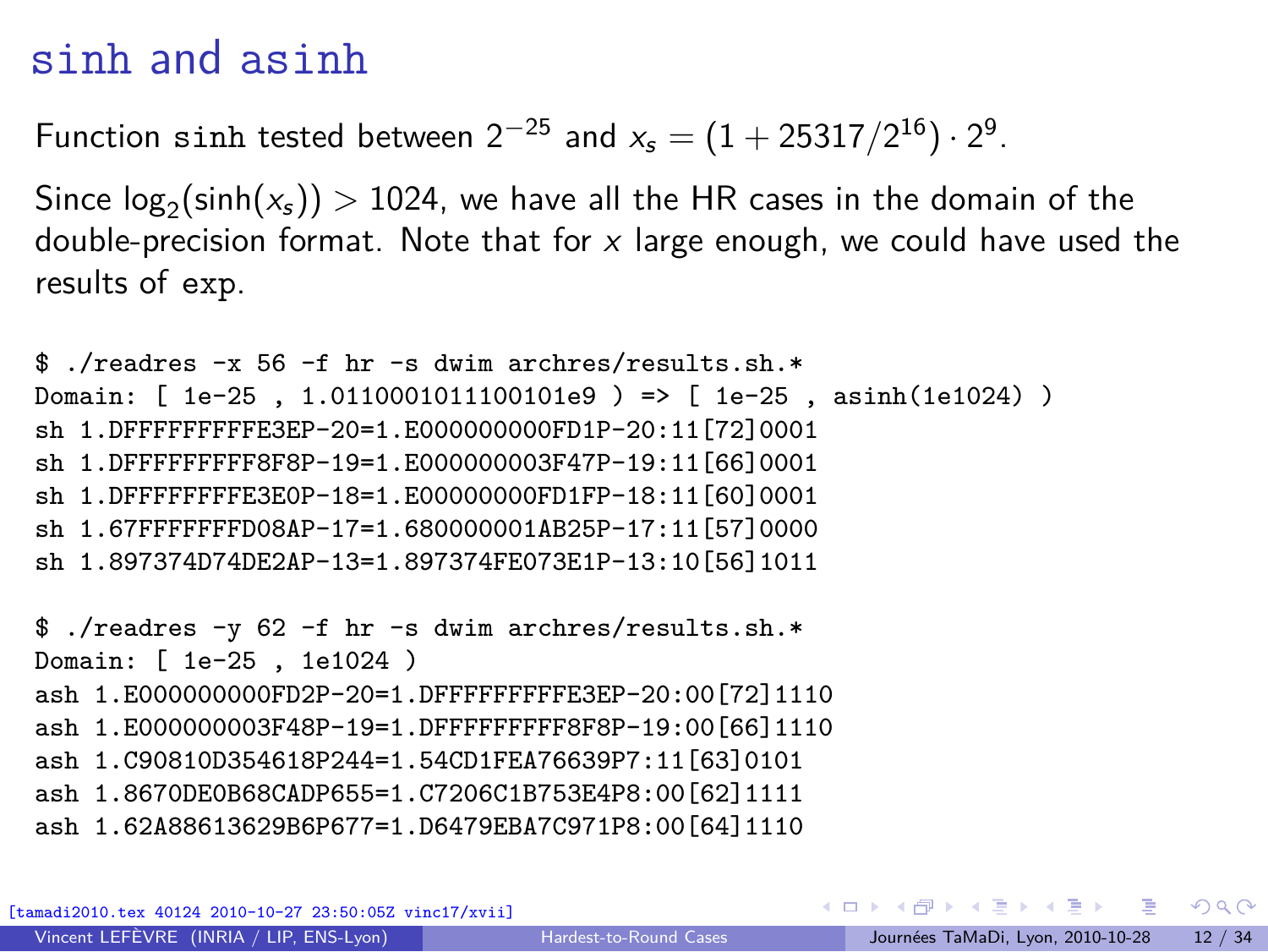Function cosh tested between  $2^{-25}$  and  $2^6$  [exponents  $-25$  to 5].

As for  $x \ge 2^6$ , we can use the results for exp or sinh, we have all the HR cases in the domain of the double-precision format.

[tamadi2010.tex 40124 2010-10-27 23:50:05Z vinc17/xvii]

 $\Omega$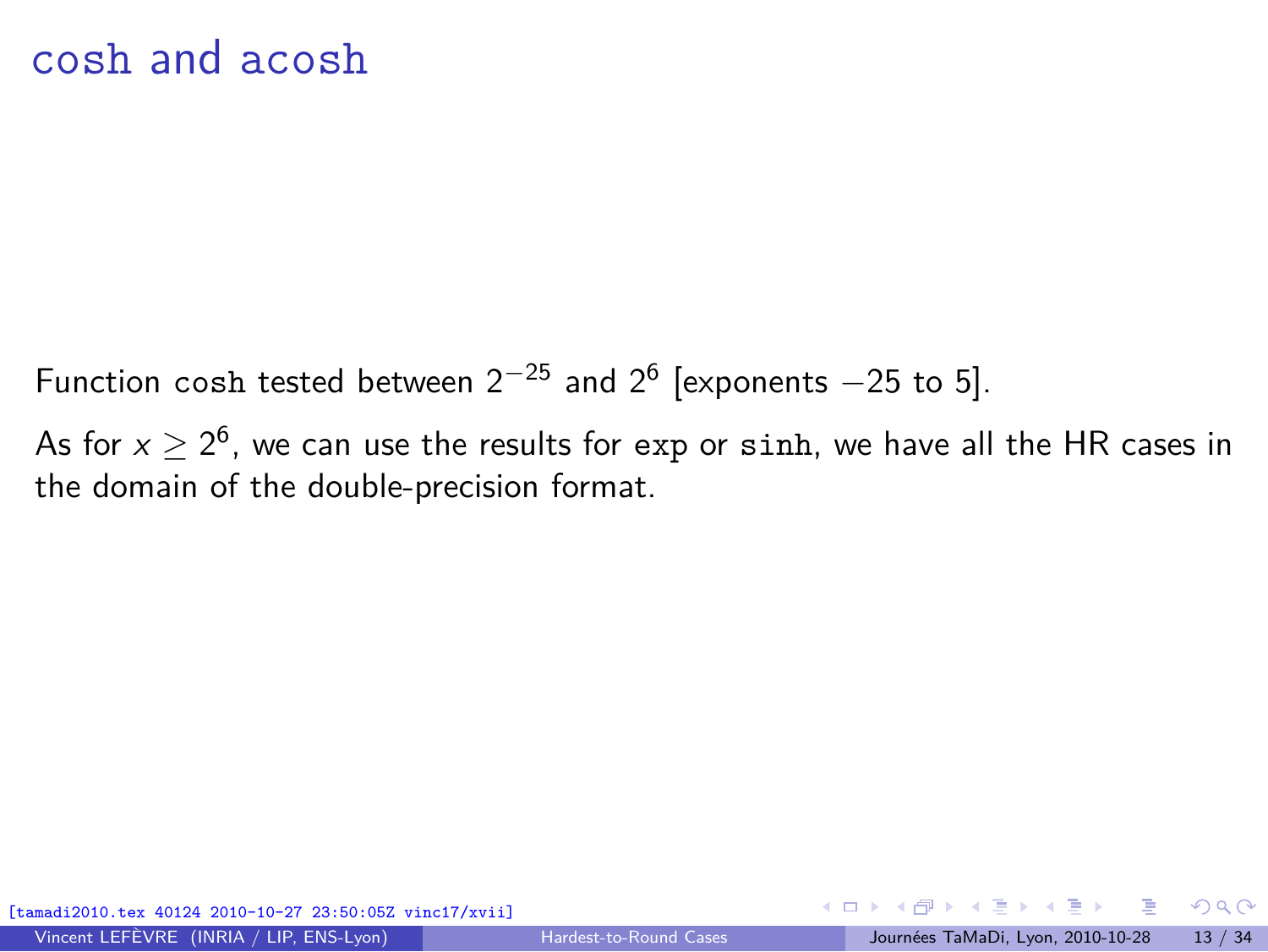#### Function cosh

\$ ./readres -x 57 -f hr -s dwim archres/results.ch.\* Domain: [ 1e-25 , 1e6 ) ch 1.465655F122FF5P-24=1.000000000000CP0:11[61]0001 ch 1.7FFFFFFFFFFF7P-23=1.0000000000047P0:11[89]0010 ch 1.7FFFFFFFFFFDCP-22=1.000000000011FP0:11[83]0010 ch 1.7FFFFFFFFFF70P-21=1.000000000047FP0:11[77]0010 ch 1.7FFFFFFFFFDC0P-20=1.00000000011FFP0:11[71]0010 ch 1.1FFFFFFFFFF0DP-20=1.0000000000A1FP0:11[73]0110 ch 1.DFFFFFFFFFB9BP-20=1.0000000001C1FP0:11[69]0010 ch 1.1FFFFFFFFFC34P-19=1.000000000287FP0:11[67]0110 ch 1.7FFFFFFFFF700P-19=1.00000000047FFP0:11[65]0010 ch 1.DFFFFFFFFEE6CP-19=1.000000000707FP0:11[63]0010 ch 1.1FFFFFFFFF0D0P-18=1.000000000A1FFP0:11[61]0110 ch 1.4FFFFFFFFE7E2P-18=1.000000000DC7FP0:11[60]0011 ch 1.7FFFFFFFFDC00P-18=1.0000000011FFFP0:11[59]0010 ch 1.AFFFFFFFFCCBEP-18=1.0000000016C7FP0:11[58]0010 ch 1.DFFFFFFFFB9B0P-18=1.000000001C1FFP0:11[57]0010 ch 1.EA5F2F2E4B0C5P1=1.710DB0CD0FED5P4:10[57]1110

Note: HR cases for  $x \ge 2^6$  are obtained from those of function exp (or sinh). There are none for sinh on  $-x$  56, thus none for cosh on  $-x$  57.

[tamadi2010.tex 40124 2010-10-27 23:50:05Z vinc17/xvii]

 $2990$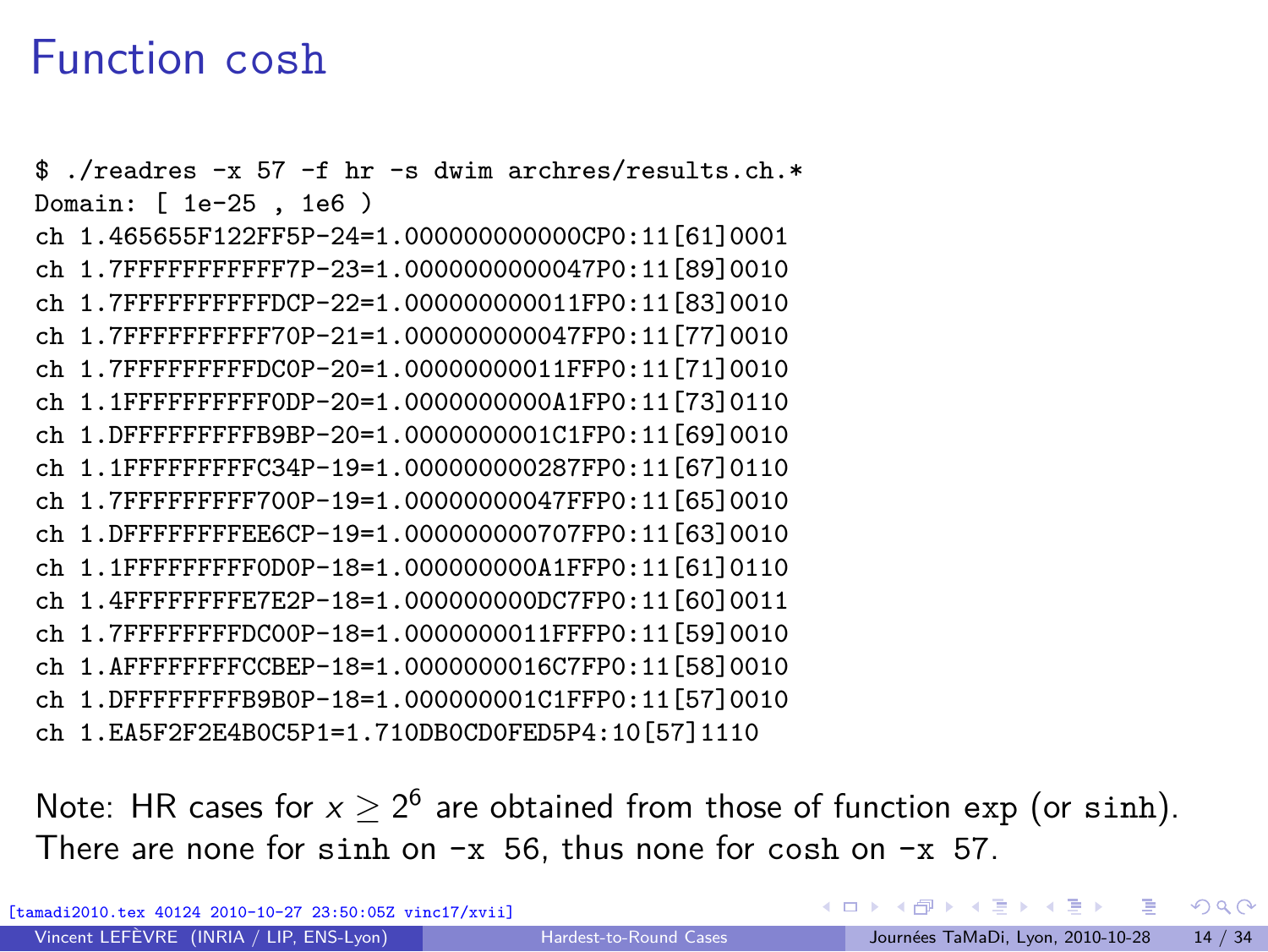#### Function acosh

```
$ ./readres -y 59 -f hr -s dwim archres/results.ch.*
$ ./readres -x 59 -y 99 -f hr -s dwim archres/results.ach.0.54.0
Domain: [ 1 , 1e91 ]
ach 1.297DE35D02E90P13=1.3B562D2651A5DP3:01[61]0001
ach 1.91EC4412C344FP85=1.E07E71BFCF06EP5:11[61]0101
```
Note: HR cases for  $x > 2^{91}$  are obtained from those of function  $\log x$ . For instance, the second HR case above corresponds to:

log 1.91EC4412C344FP86=1.E07E71BFCF06EP5:11[61]0101

Thus,

```
Domain: [ 1 , 1e1024 )
ach 1.C90810D354618P244=1.54CD1FEA76639P7:11[63]0101
ach 1.62A88613629B6P677=1.D6479EBA7C971P8:00[64]1110
```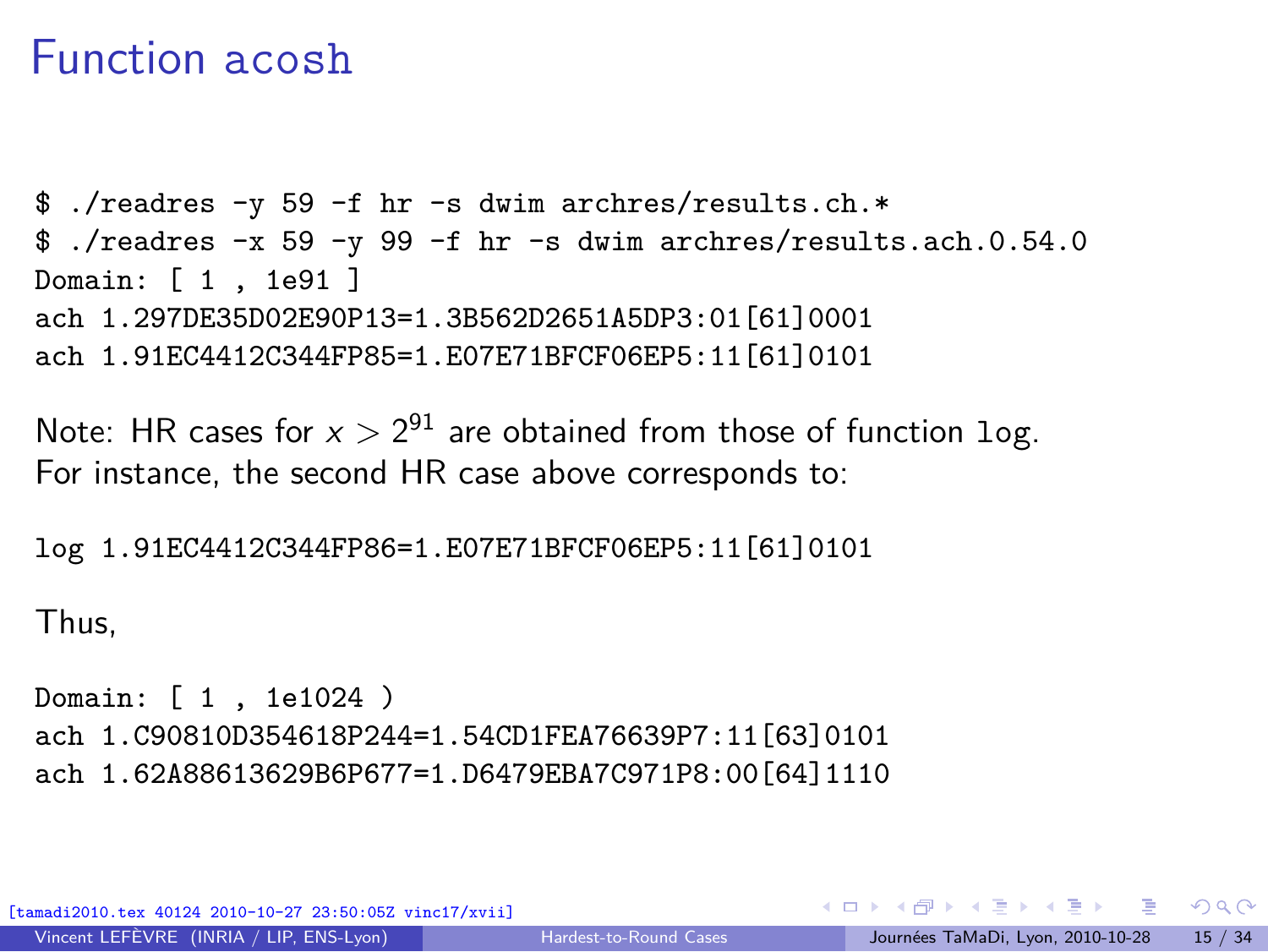#### tanh and atanh

Not tested yet.

[tamadi2010.tex 40124 2010-10-27 23:50:05Z vinc17/xvii]

重

 $299$ 

メロメ メ御 メメ ヨメ メヨメ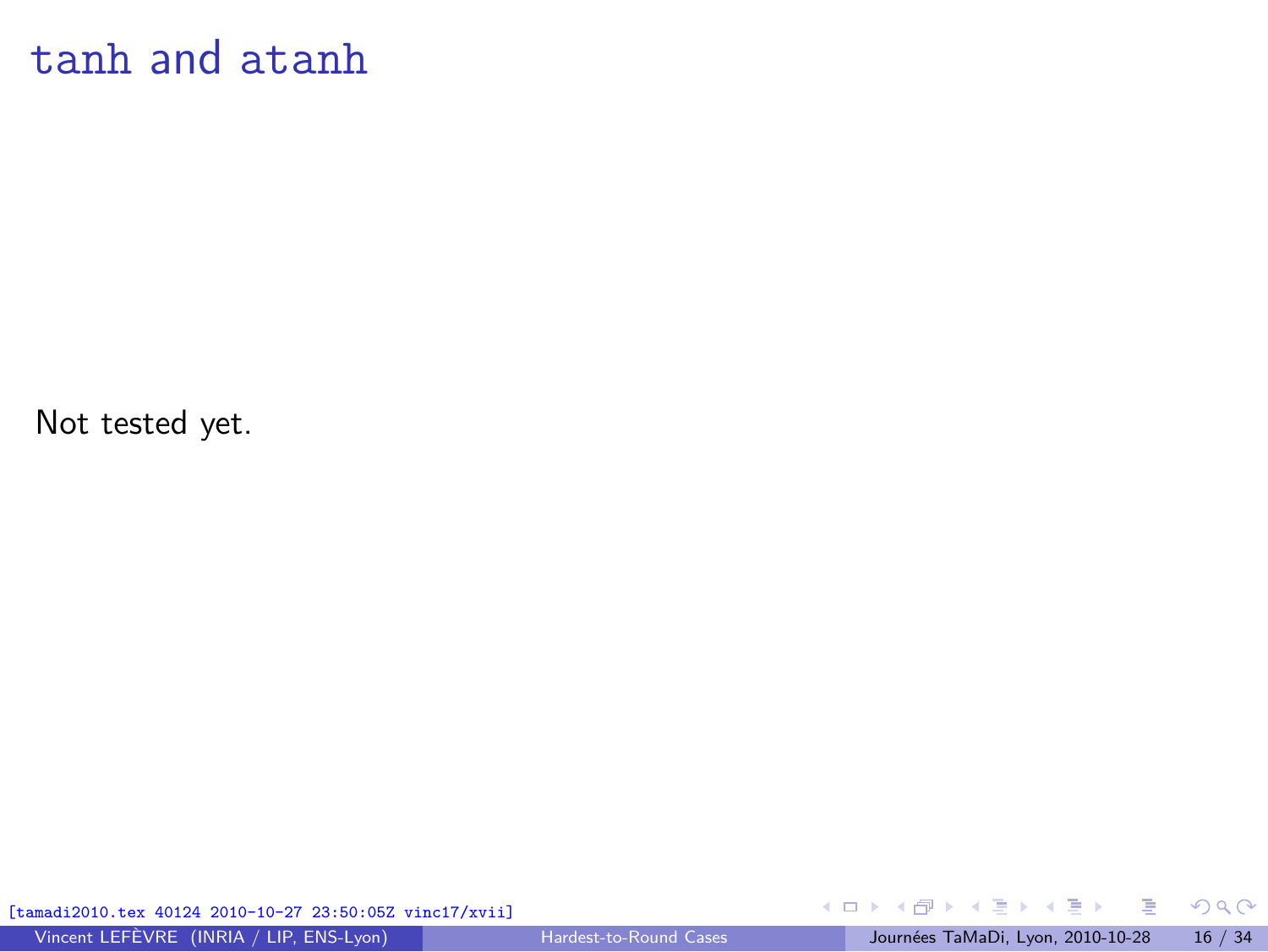#### sin and asin

Function sin tested between  $2^{-25}$  and  $(1 + 4675/2^{13}) \cdot 2^{1}$  (< π).

\$ ./readres -x 59 -f hr -s dwim archres/results.sin.\* Domain: [ 1e-25 , u ) { u = 1.1001001000011e1 } sin 1.E0000000001C2P-20=1.DFFFFFFFFF02EP-20:00[72]1110 sin 1.E000000000708P-19=1.DFFFFFFFFC0B8P-19:00[66]1110 sin 1.E000000001C20P-18=1.DFFFFFFFF02E0P-18:00[60]1110 sin 1.598BAE9E632F6P-7=1.598A0AEA48996P-7:01[59]0000 sin 1.FE767739D0F6DP-2=1.E9950730C4695P-2:11[65]0000

\$ ./readres -y 57 -f hr -s dwim archres/results.sin.\* Domain: [ 1e-25 , 1 ] asn 1.DFFFFFFFFF02EP-20=1.E0000000001C1P-20:11[72]0001 asn 1.DFFFFFFFFC0B8P-19=1.E000000000707P-19:11[66]0001 asn 1.DFFFFFFFF02E0P-18=1.E000000001C1FP-18:11[60]0001 asn 1.67FFFFFFE54DAP-17=1.6800000002F75P-17:11[57]0000 asn 1.C373FF4AAD79BP-14=1.C373FF594D65AP-14:10[57]1010 asn 1.E9950730C4696P-2=1.FE767739D0F6DP-2:00[64]1000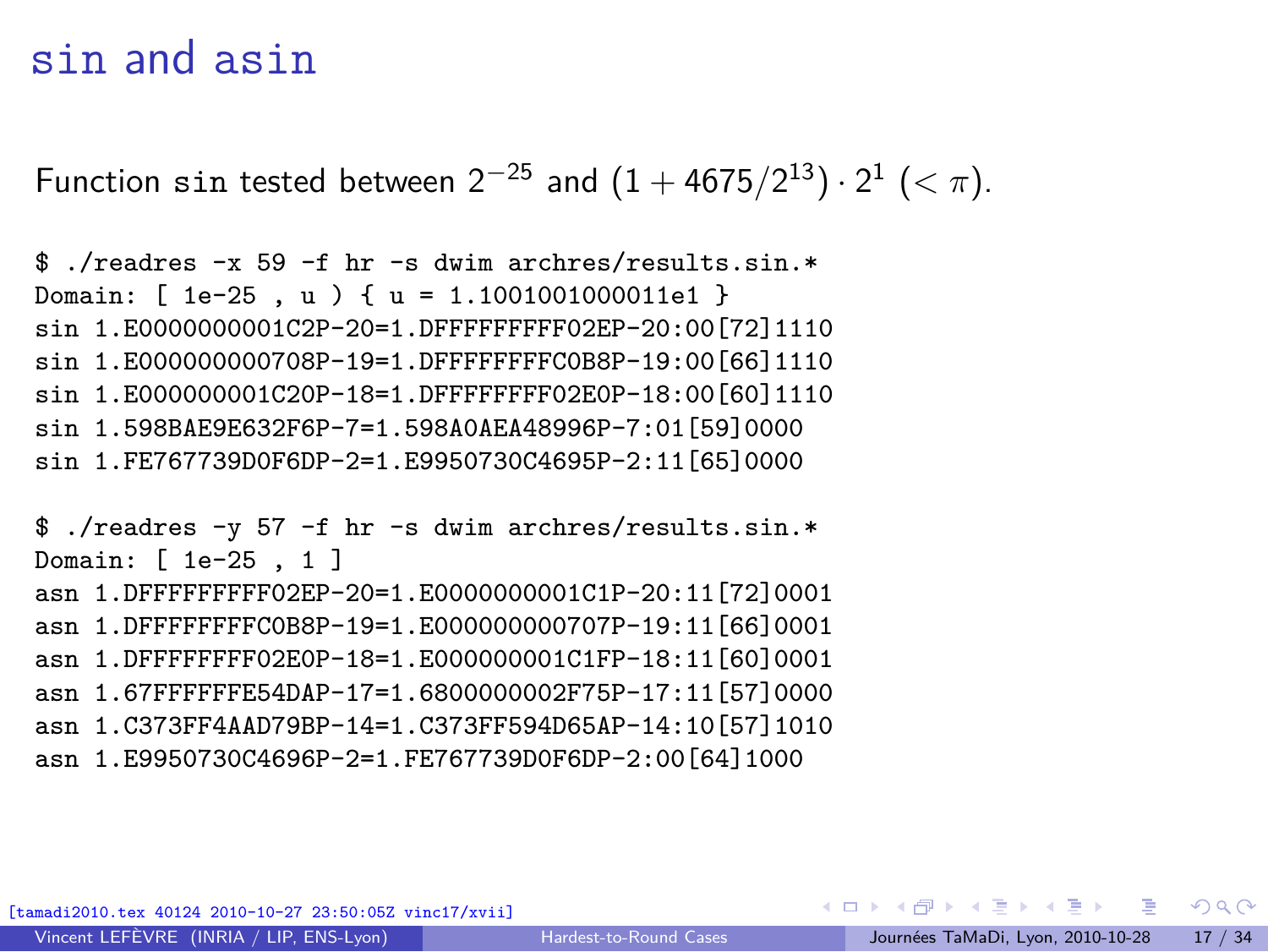#### cos and acos

- Function cos tested between  $2^{-25}$  and  $(1 + 4675/2^{13}) \cdot 2^0$  (<  $\pi/2$ ) and between  $(1 + 4676/2^{13}) \cdot 2^0$   $(>\pi/2)$  and  $2^2 = 4$   $(>\pi)$ .
- Function acos tested between  $2^{-26}$  and  $2^{-4}$  [exponents  $-26$  to  $-5$ ].
- Function acos tested between  $-2^{-27}$  and  $-2^{-4}$  [exponents  $-27$  to  $-5$ ].

Note:  $0 < \cos((1 + 4675/2^{13}) \cdot 2^0) < 2^{-4}$  and  $-2^{-4} < \cos((1 + \frac{4676}{2^{13}}) \cdot 2^0) < 0.$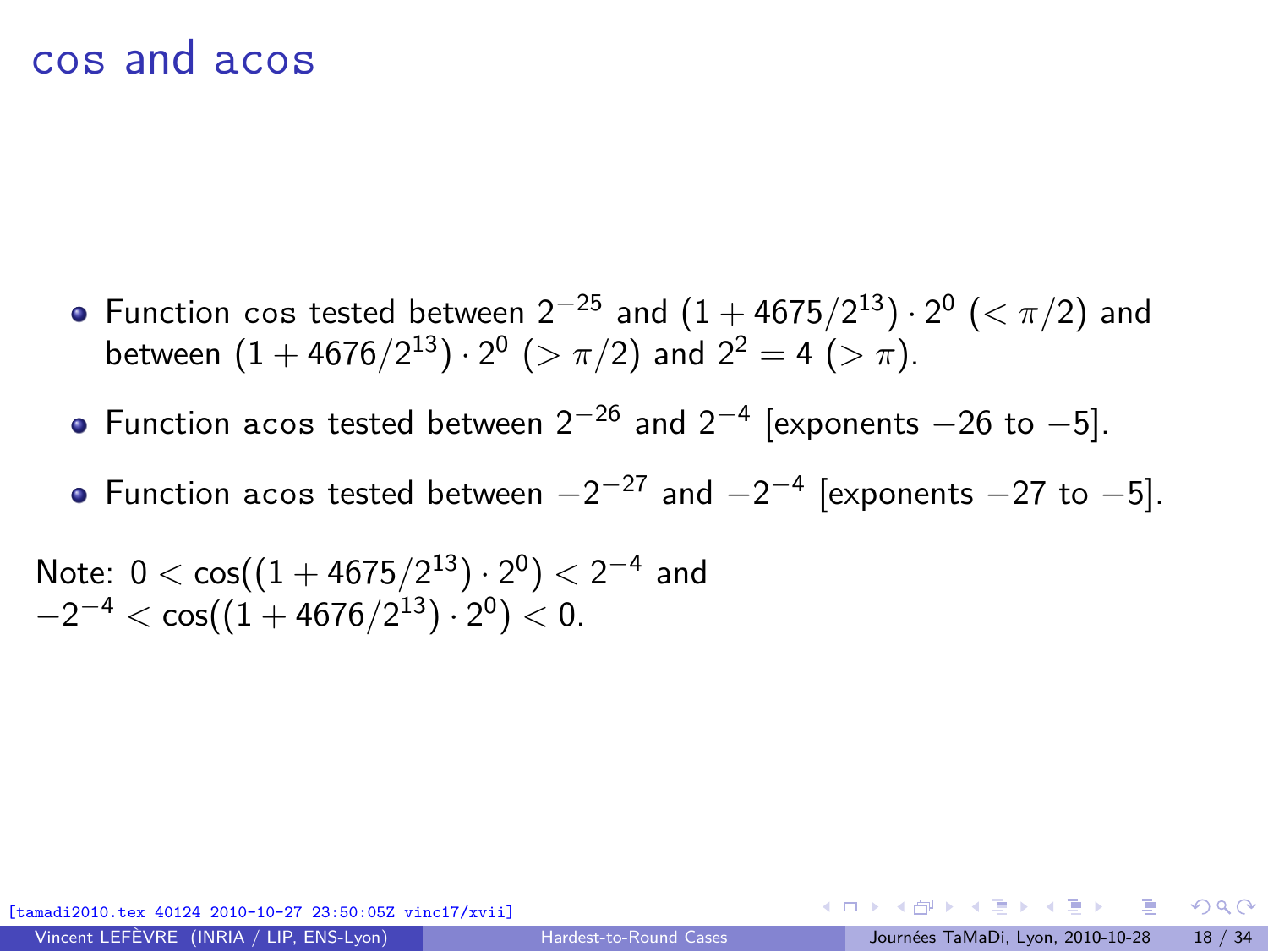#### Function cos

\$./readres  $-x$  56  $-f$  hr  $-s$  dwim archres/results.cos. $\{0,1,-\{1..17\}\}$ .\* \$ ./readres -y 56 -f hr -s dwim archres/results.acs.\* \$ ./readres -y 56 -f hr -s dwim archres/results.acm.\* Domain: [ 1e-17 , acos(1e-26) ) U [ acos(-1e-27) , 1e2 ) cos 1.06B505550E6B2P-9=1.FFFFBC9A3FBFEP-1:00[58]1100 cos 1.34EC2F9FC9C00P1=-1.7E2A5C30E1D6DP-1:01[58]0110

Special HR cases:

\$ ./readres -x 83 -f hr -s dwim archres/results.cos.\* \$ ./readres -y 83 -f hr -s dwim archres/results.acs.\* Domain: [ 0 , acos(1e-26) ) U [ acos(-1e-27) , 1e2 )  $cos 1.800000000009P - 23 = 1$  FFFFFFFFFFFF70P-1:00 [88] 1101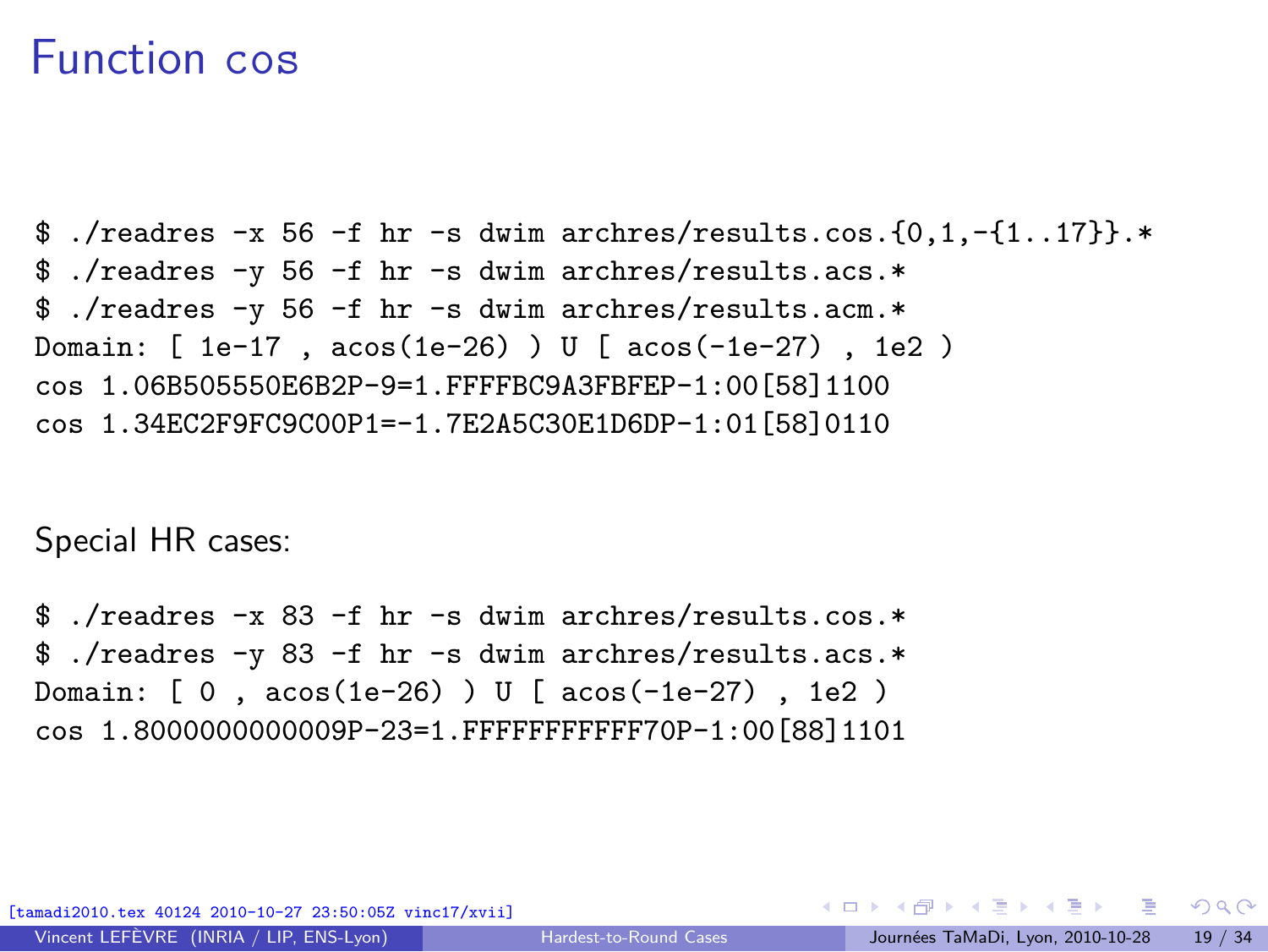#### Function acos

```
$ ./readres -y 57 -f hr -s dwim archres/results.cos.\{-*,0.54.1\}$ ./readres -x 57 -y 99 -f hr -s dwim archres/results.acs.*
Domain: [ 1e-26 , 1 ]
acs 1.7283D529A146EP-19=1.921F86F3C82C5P0:00[58]1000
acs 1.FD737BE914578P-11=1.91E006D41D8D8P0:11[62]0010
acs 1.1CDCD1EA2AD3BP-9=1.919146D3F492EP0:11[57]0010
acs 1.60CB9769D9218P-8=1.90BEE93D2D09CP0:00[57]1011
acs 1.53EA6C7255E88P-4=1.7CDACB6BBE707P0:01[57]0101
```

```
$./reads -y 56 -f hr -s dwim archres/results.cos.[0.54.2,1.54]$ ./readres -x 56 -f hr -s dwim archres/results.acm.*
Domain: [ -1 , -1e-27 ]
acs-1.52F06359672CDP-2=1.E87CCC94BA418P0:10[56]1101
acs-1.124411A0EC32EP-5=1.9AB23ECDD436AP0:10[56]1101
```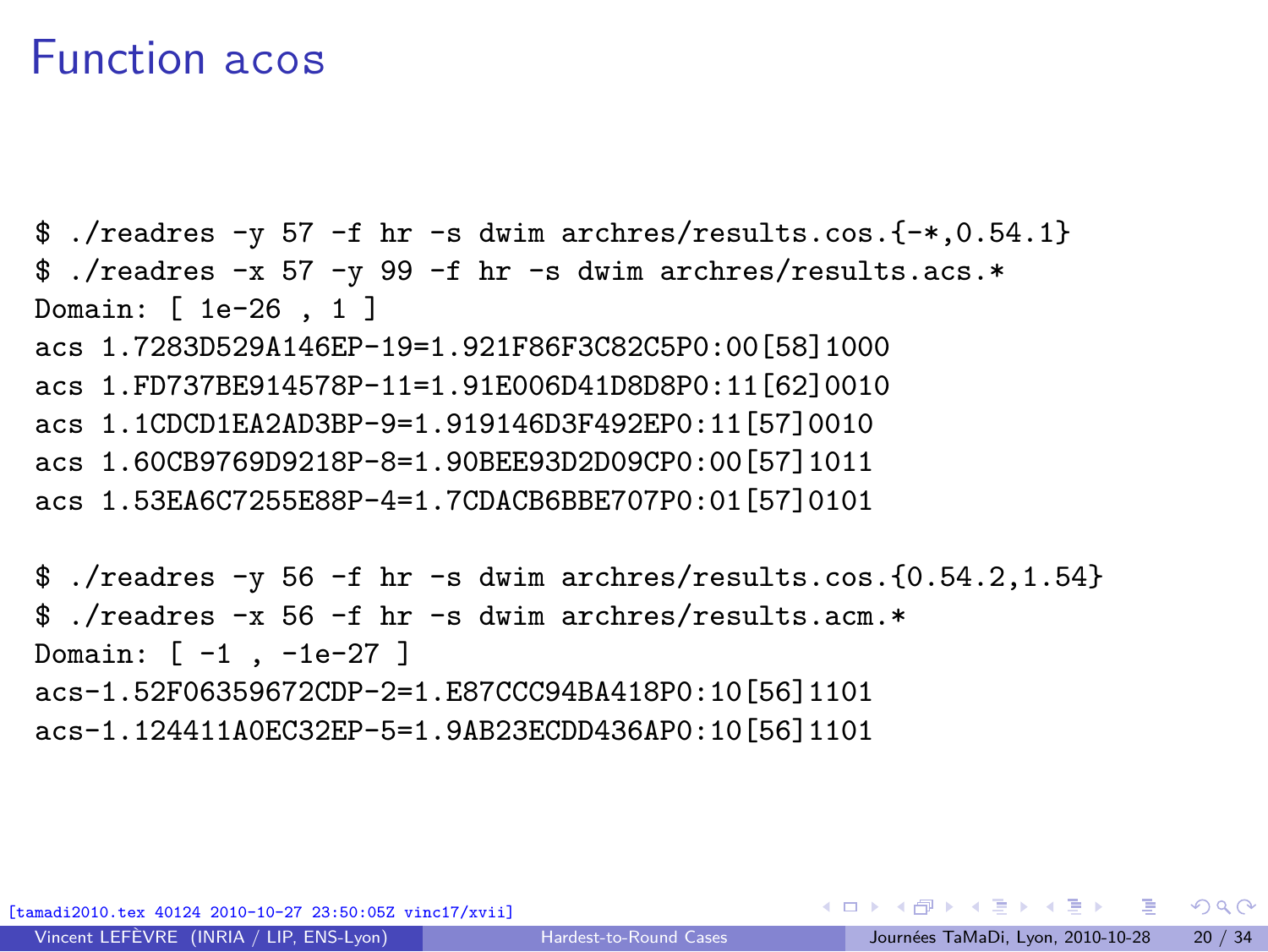#### tan and atan

- Function tan tested between  $2^{-25}$  and  $2^{-3}$  [exponents  $-25$  to  $-4$ ].
- Function  $\tan$  tested between  $1 + 2570638124657920/2^{52}$  and 1 + 2570638124657945*/*2 52 .
- Function atan tested between  $2^{-4}$  and  $2^{48}$  [exponents  $-4$  to 47].

Note:  $\tan(2^{-3}) > 2^{-4}$  and  $\tan(1 + 2570638124657920/2^{52}) < 2^{48}$ . Therefore we have all the HR cases of atan in the domain of the double-precision format and all the HR cases of tan between −*π/*2 and *π/*2.

[tamadi2010.tex 40124 2010-10-27 23:50:05Z vinc17/xvii]

 $\Omega$ 

 $\left\{ \begin{array}{ccc} \square & \times & \overline{c} & \overline{c} & \rightarrow & \overline{c} & \rightarrow & \overline{c} & \rightarrow & \overline{c} & \rightarrow & \overline{c} & \rightarrow & \overline{c} & \rightarrow & \overline{c} & \rightarrow & \overline{c} & \rightarrow & \overline{c} & \rightarrow & \overline{c} & \rightarrow & \overline{c} & \rightarrow & \overline{c} & \rightarrow & \overline{c} & \rightarrow & \overline{c} & \rightarrow & \overline{c} & \rightarrow & \overline{c} & \rightarrow & \overline{c} & \rightarrow & \overline{c} & \rightarrow & \overline{c} & \rightarrow & \overline{c}$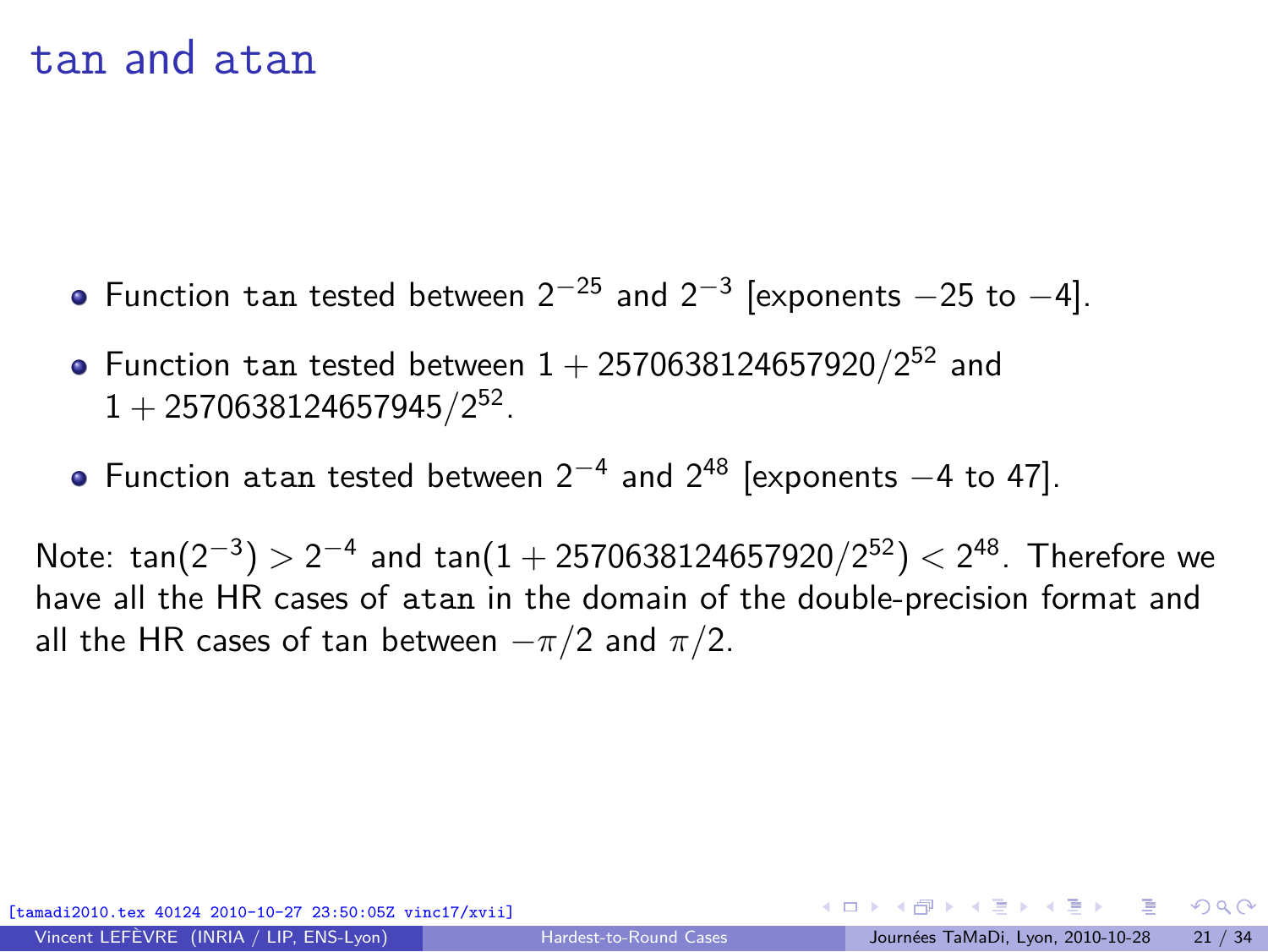#### Functions tan and atan

\$ ./readres -x 56 -y 99 -f hr -s dwim archres/results.tan.\* \$ ./readres -y 56 -f hr -s dwim archres/results.atn.\* Domain: [ 1e-25 , pi/2 ) tan 1.DFFFFFFFFFF1FP-22=1.E000000000151P-22:01[78]0100 tan 1.DFFFFFFFFFC7CP-21=1.E000000000545P-21:11[72]0100 tan 1.DFFFFFFFFF1F0P-20=1.E000000001517P-20:11[66]0100 tan 1.67FFFFFFFE845P-19=1.6800000002398P-19:01[63]0100 tan 1.DFFFFFFFFC7C0P-19=1.E00000000545FP-19:11[60]0100 tan 1.67FFFFFFFA114P-18=1.6800000008E61P-18:11[57]0100 tan 1.50486B2F87014P-5=1.5078CEBFF9C72P-5:10[57]1001

\$ ./readres -x 57 -f hr -s dwim archres/results.atn.\* Domain: ( 1e-25 , +inf ) atn 1.E000000000546P-21=1.DFFFFFFFFFC7CP-21:00[72]1011 atn 1.E000000001518P-20=1.DFFFFFFFFF1F0P-20:00[66]1011 atn 1.E000000005460P-19=1.DFFFFFFFFC7C0P-19:00[60]1011 atn 1.6800000008E62P-18=1.67FFFFFFFA114P-18:00[57]1011 atn 1.22E8D75E2BC7FP-11=1.22E8D5694AD2BP-11:10[59]1101 atn 1.6298B5896ED3CP1=1.3970E827504C6P0:10[63]1101 atn 1.C721FD48F4418P19=1.921FA3447AF55P0:10[58]1011 atn 1.EB19A7B5C3292P29=1.921FB540173D6P0:11[59]0011 atn 1.CCDA26AD0CD1CP47=1.921FB54442D06P0:01[57]0111

[tamadi2010.tex 40124 2010-10-27 23:50:05Z vinc17/xvii]

 $QQ$ 

- 3

 $\left\{ \begin{array}{ccc} 1 & 0 & 0 \\ 0 & 1 & 0 \end{array} \right.$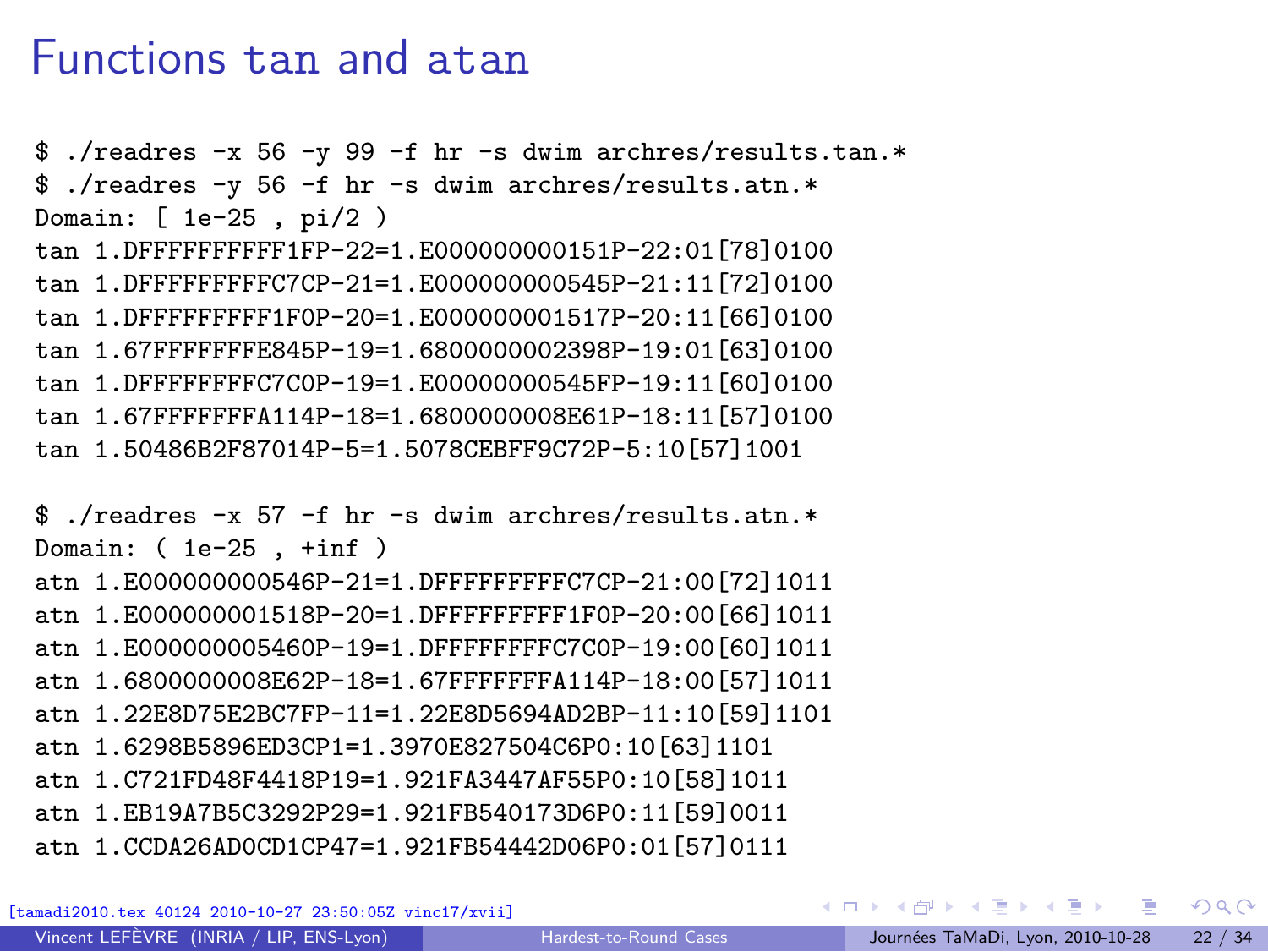## sin(2*π*x) and its Inverse Function

Function sin $(2\pi x)$  tested between  $2^{-58}$  and  $2^{-1}$  [exponents  $-58$  to  $-2$ ].

HR cases for exponents below −58 have the same significand as those for exponent  $-58$  (the number of identical bits after the rounding bit of the result can differ by at most 1). In fact, it was not need to completely test the lowest exponents, but as these tests did not require much time, they were performed.

We have all the HR cases (note: testing exponent  $-2$  was redundant).

 $\Omega$ 

イロト イ押 トイヨ トイヨト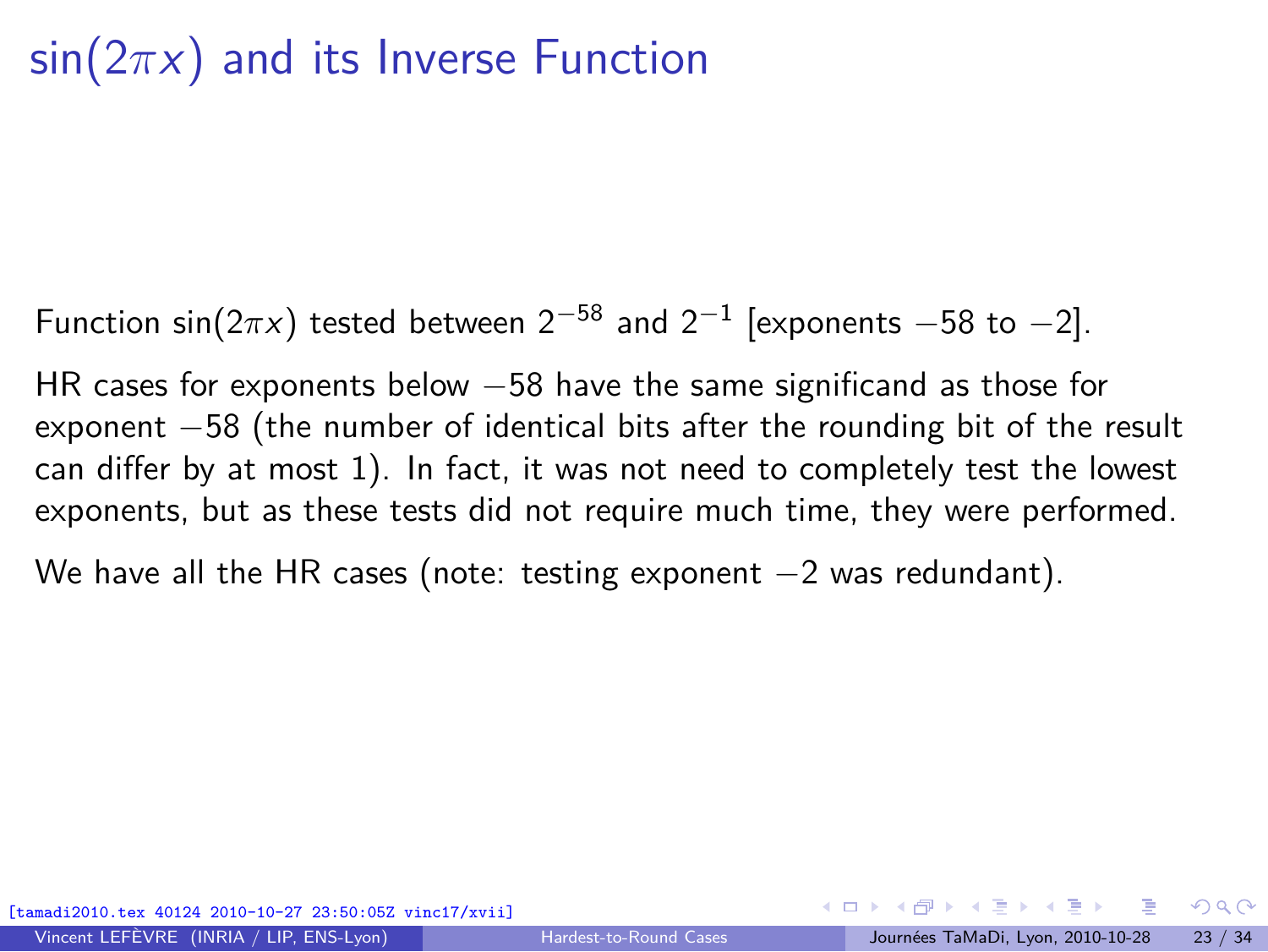## cos(2*π*x) and its Inverse Function

- Function cos( $2\pi x$ ) tested between  $2^{-25}$  and  $2^{-1}$  [exponents  $-25$  to  $-2$ ].
- Inverse function tested between  $1 2^{-45}$  and 1.

Since  $cos(2\pi \cdot 2^{-25}) > 1 - 2^{-45}$ , we have all the HR cases (again, testing exponent -2 was redundant).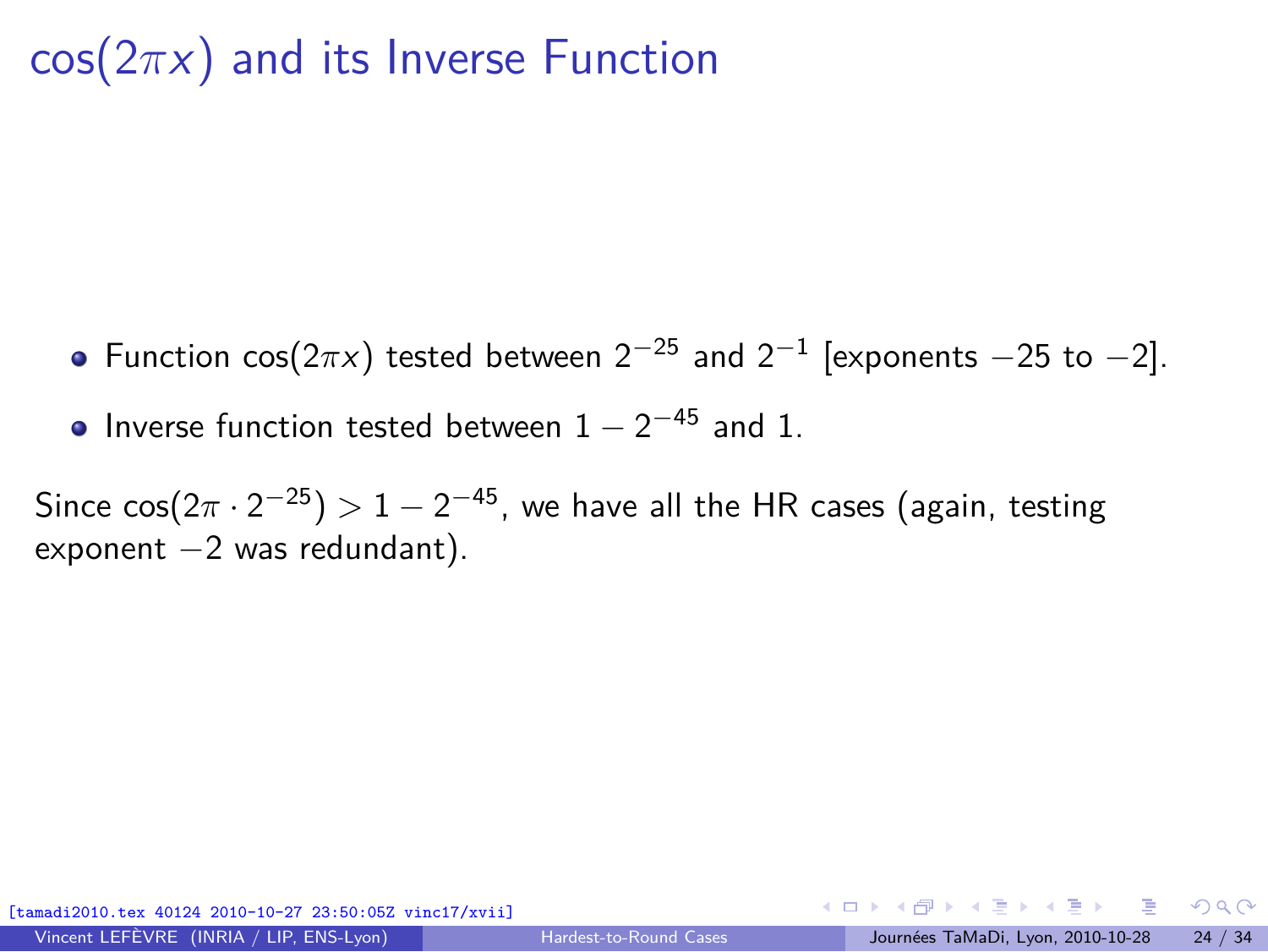## tan(2*π*x) and its Inverse Function

- Function tan( $2\pi x$ ) tested between  $2^{-58}$  and  $2^{-6}$  [exponents  $-58$  to  $-7$ ].
- Function tan( $2\pi x$ ) tested between  $2^{-2} \cdot (1 2^{-45})$  and  $2^{-2}$ .
- Function  $arctan(x)/(2\pi)$  tested between  $2^{-4}$  and  $2^{48}$  [exponents  $-4$  to 47].

Note: tan(2π · 2<sup>-6</sup>) > 2<sup>-4</sup> and tan(2π · 2<sup>-2</sup>.(1 − 2<sup>-45</sup>)) < 2<sup>48</sup>. Therefore we have all the HR cases of arctan(x)/( $2\pi$ ) in the domain of the double-precision format and all the HR cases of tan 2*π*x between −1*/*4 and 1*/*4.

[tamadi2010.tex 40124 2010-10-27 23:50:05Z vinc17/xvii]

 $\Omega$ 

 $\left\{ \begin{array}{ccc} \square & \times & \overline{c} & \overline{c} & \rightarrow & \overline{c} & \rightarrow & \overline{c} & \rightarrow & \overline{c} & \rightarrow & \overline{c} & \rightarrow & \overline{c} & \rightarrow & \overline{c} & \rightarrow & \overline{c} & \rightarrow & \overline{c} & \rightarrow & \overline{c} & \rightarrow & \overline{c} & \rightarrow & \overline{c} & \rightarrow & \overline{c} & \rightarrow & \overline{c} & \rightarrow & \overline{c} & \rightarrow & \overline{c} & \rightarrow & \overline{c} & \rightarrow & \overline{c} & \rightarrow & \overline{c} & \rightarrow & \overline{c}$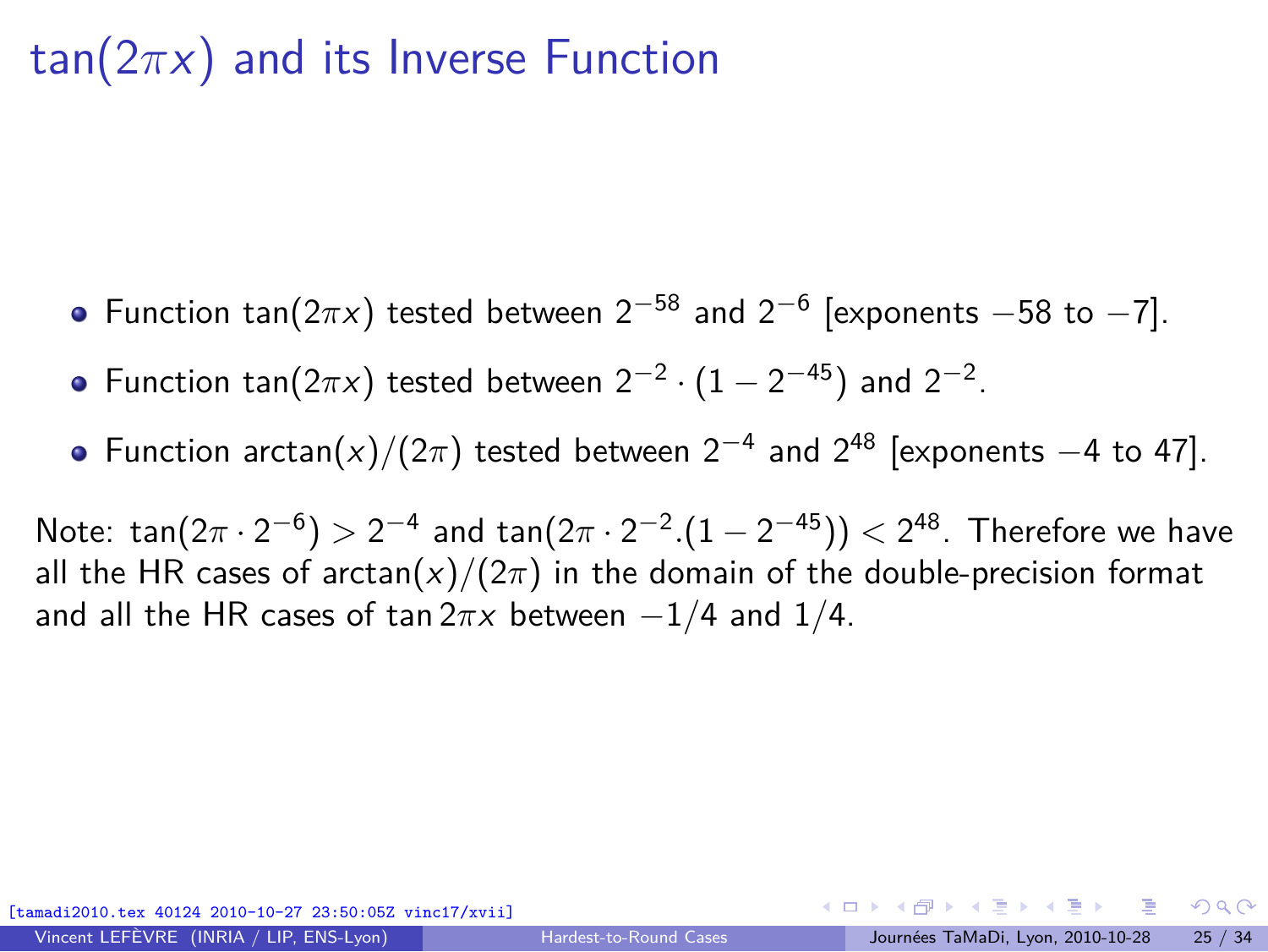## exp2 and log2

- Function exp2 tested between  $2^{-1}$  and  $2^1$  [exponents  $-1$  and 0].
- Results generated by a script for the exponents from 1 to 4.
- Function exp2 tested between  $2^5 = 32$  and 33.
- Results generated by a script for the exponents from 6 to 9.
- Function  $log2$  tested between  $2^{-1}$  and  $2^{1}$  [exponents  $-1$  and 0].

We have all the HR cases in the domain of the double-precision format. Note: due to the results of log2, the exponent  $-1$  of exp2 was tested just for a consistency check.

 $\Omega$ 

 $A \equiv \mathbf{1} + \mathbf{1} \oplus \mathbf{1} + \mathbf{1} \oplus \mathbf{1} + \mathbf{1} \oplus \mathbf{1} + \mathbf{1} \oplus \mathbf{1} + \mathbf{1} \oplus \mathbf{1} + \mathbf{1} \oplus \mathbf{1} + \mathbf{1} \oplus \mathbf{1} + \mathbf{1} \oplus \mathbf{1} + \mathbf{1} \oplus \mathbf{1} + \mathbf{1} \oplus \mathbf{1} + \mathbf{1} \oplus \mathbf{1} + \mathbf{1} \oplus \mathbf{1} + \mathbf{1} \oplus \mathbf{1} + \math$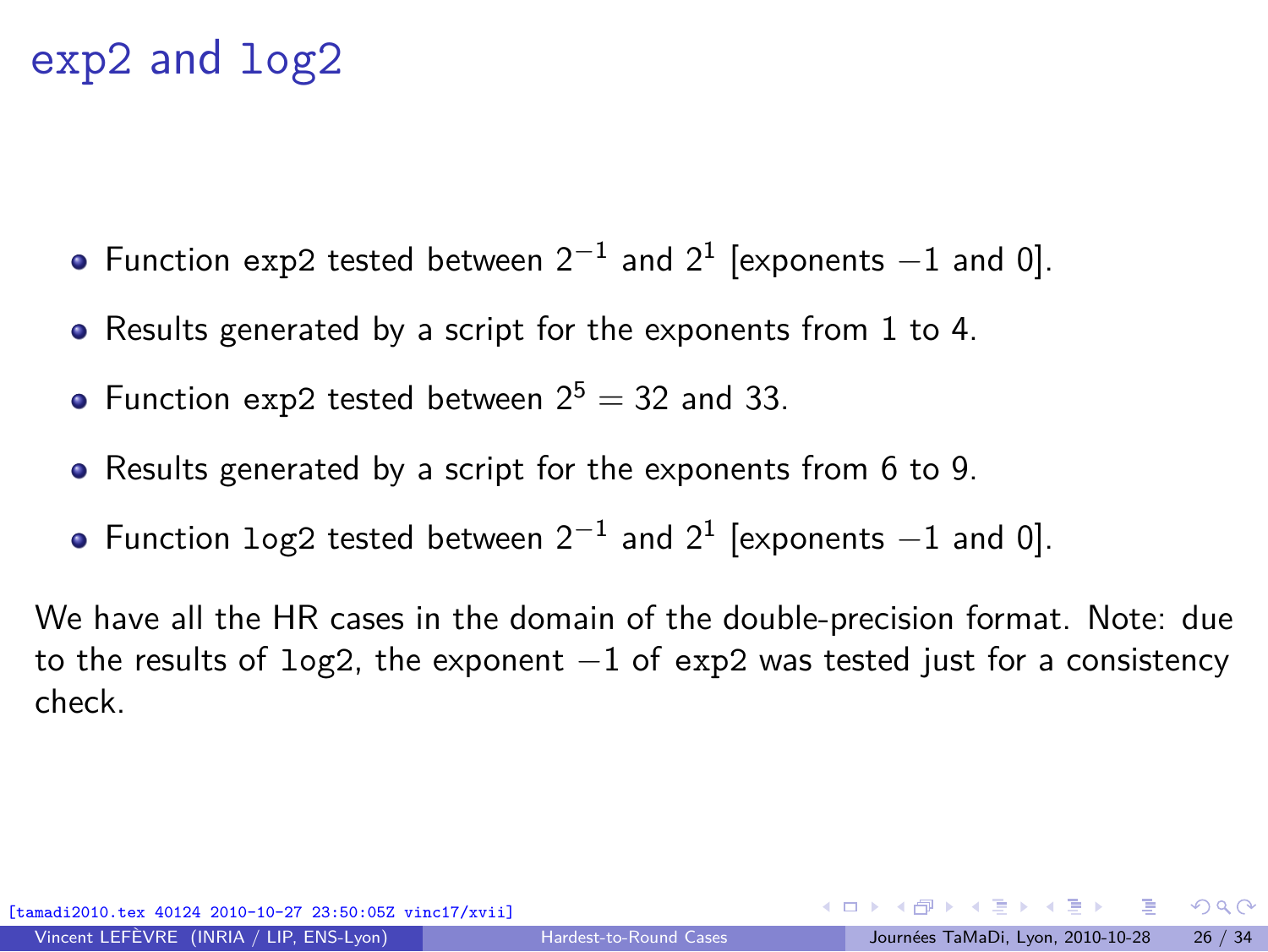### Functions exp2 and log2

\$ ./readres -y 58 -f hr -s dwim archres/results.lg2.\* Domain: ( -inf , +inf ) ex2 1.12B14A318F904P-27=1.00000017CCE02P0:00[58]1101 ex2 1.BFBBDE44EDFC5P-25=1.0000009B2C385P0:00[59]1011 ex2 1.E4596526BF94DP-10=1.0053FC2EC2B53P0:01[59]0100

\$ ./readres -y 53 -f hr -s dwim archres/results.ex2.\* Domain: [ 1e-1 , 1e1024 ) lg2 1.B4EBE40C95A01P0=1.8ADEAC981E00DP-1:10[53]1011 lg2 1.1BA39FF28E3EAP2=1.12EECF76D63CDP1:00[53]1001 lg2 1.1BA39FF28E3EAP4=1.097767BB6B1E6P2:10[54]1001 lg2 1.61555F75885B4P128=1.00EE05A07A6E7P7:11[53]0011 lg2 1.D30A43773DD1BP256=1.00DE0E189B724P8:10[53]1100 lg2 1.61555F75885B4P256=1.007702D03D373P8:11[54]0011 lg2 1.61555F75885B4P512=1.003B81681E9B9P9:11[55]0011

Note: if  $x > 4$ , only HR cases whose exponent is a power of 2 are given.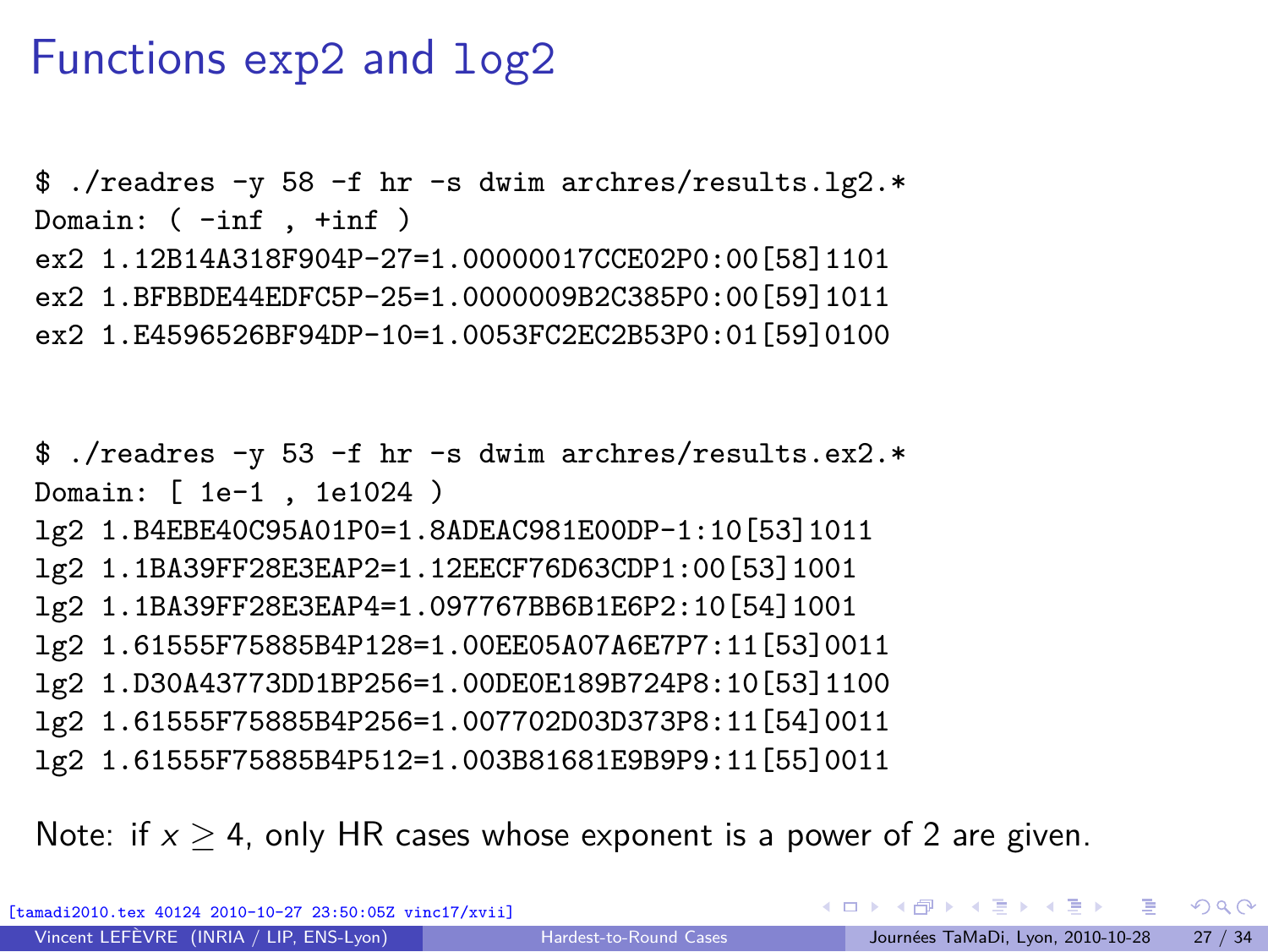## exp10 and log10

- Function exp10 tested between  $2^{-2}$  and  $x_{p10} = (1 + 13378/2^{16}) \cdot 2^8$ . Note:  $log_2(exp_{10}(x_{p10})) > 1024$ .
- Function exp10 tested between  $-2^{-2}$  and  $x_{m10} = -(1 + 17231/2^{16}) \cdot 2^8$ . Note:  $log_2(exp_{10}(x_{m10})) < -1074$ .
- Function  $log10$  tested between  $2^{-1}$  and  $2^1$  [exponents  $-1$  and 0].

We have  $\log_{10}(2^{-1}) < -2^{-2}$  and  $\log_{10}(2^{1}) > 2^{-2}$ , therefore all the HR cases in the domain of the double-precision format.

[tamadi2010.tex 40124 2010-10-27 23:50:05Z vinc17/xvii]

 $\Omega$ 

 $A \equiv \mathbf{1} + \mathbf{1} + \mathbf{1} + \mathbf{1} + \mathbf{1} + \mathbf{1} + \mathbf{1} + \mathbf{1} + \mathbf{1} + \mathbf{1} + \mathbf{1} + \mathbf{1} + \mathbf{1} + \mathbf{1} + \mathbf{1} + \mathbf{1} + \mathbf{1} + \mathbf{1} + \mathbf{1} + \mathbf{1} + \mathbf{1} + \mathbf{1} + \mathbf{1} + \mathbf{1} + \mathbf{1} + \mathbf{1} + \mathbf{1} + \mathbf{1} + \mathbf{1} + \mathbf{1} + \mathbf{1} +$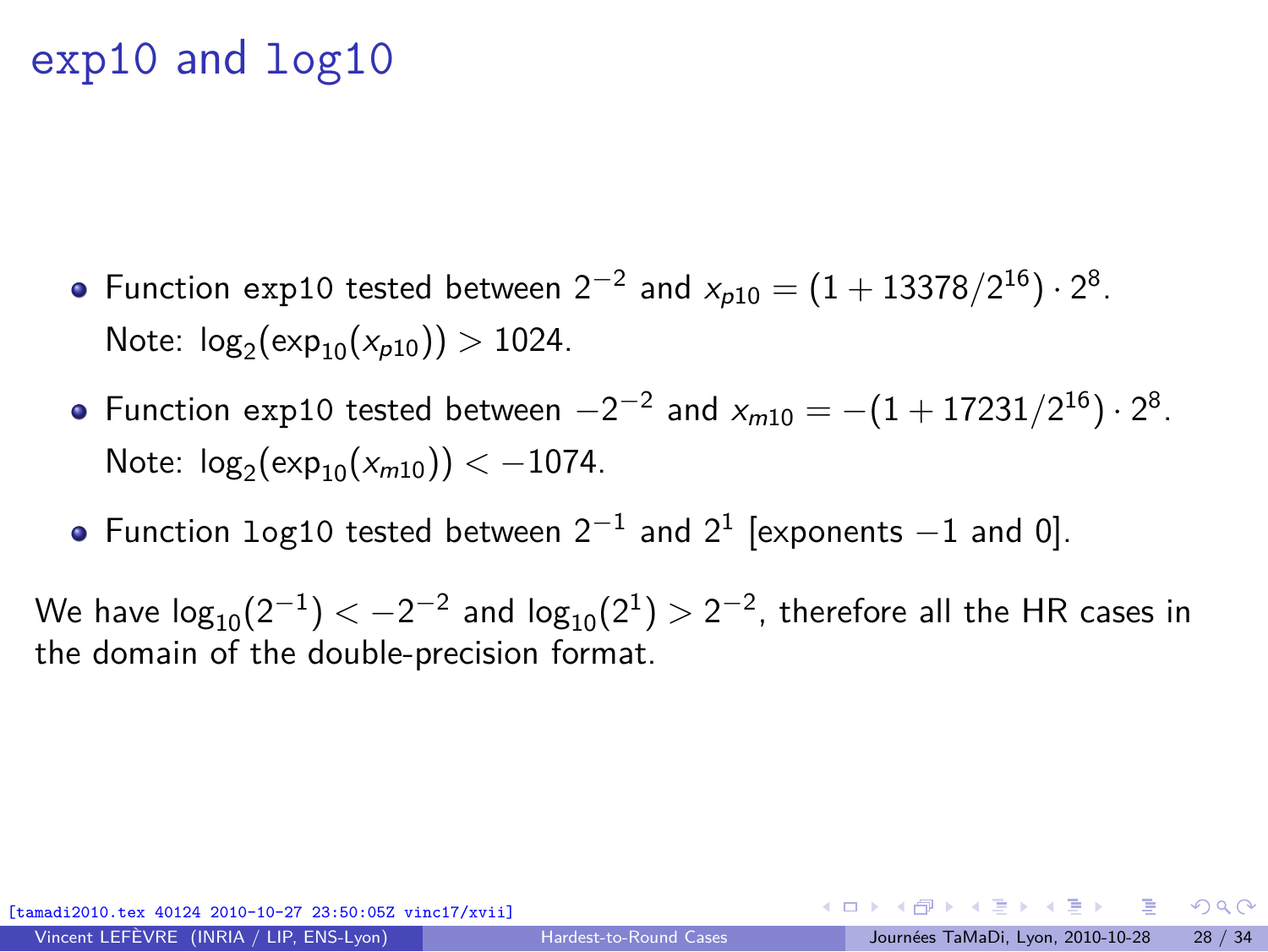#### Function exp10

 $$$  /readres  $-x$  58 -f hr -s dwim archres/results.e10. $*$ \$ ./readres -y 58 -f hr -s dwim archres/results.l10.0.54.\* Domain: ( 0 , 1.001101000100001e8 ) => ( 0 , log10(1e1024) ) e10 1.DF760B2CDEED3P-49=1.0000000000022P0:10[58]1110 e10 1.A83B1CF779890P-26=1.000000F434FAAP0:01[60]0101 e10 1.7C3DDD23AC8CAP-10=1.00DB40291E4F5P0:01[58]0010 e10 1.AA6E0810A7C29P-2=1.4DEC173D50B3EP1:01[58]0001 e10 1.D7D271AB4EEB4P-2=1.71CE472EB84C7P1:11[64]0111 e10 1.75F49C6AD3BADP0=1.CE41D8FA665F9P4:11[64]0101

\$ ./readres  $-x$  58  $-f$  hr  $-s$  dwim archres/results.e01.\* \$ ./readres -y 58 -f hr -s dwim archres/results.l10.-1.54.\* Domain: ( -1.0100001101001111e8 , 0 ) => ( log10(1e-1074) , 0 ) e10-1.1416C72A588A6P-1=1.27D838F22D09FP-2:11[65]0010 e10-1.F28E0E25574A5P-32=1.FFFFFFF70811EP-1:00[59]1011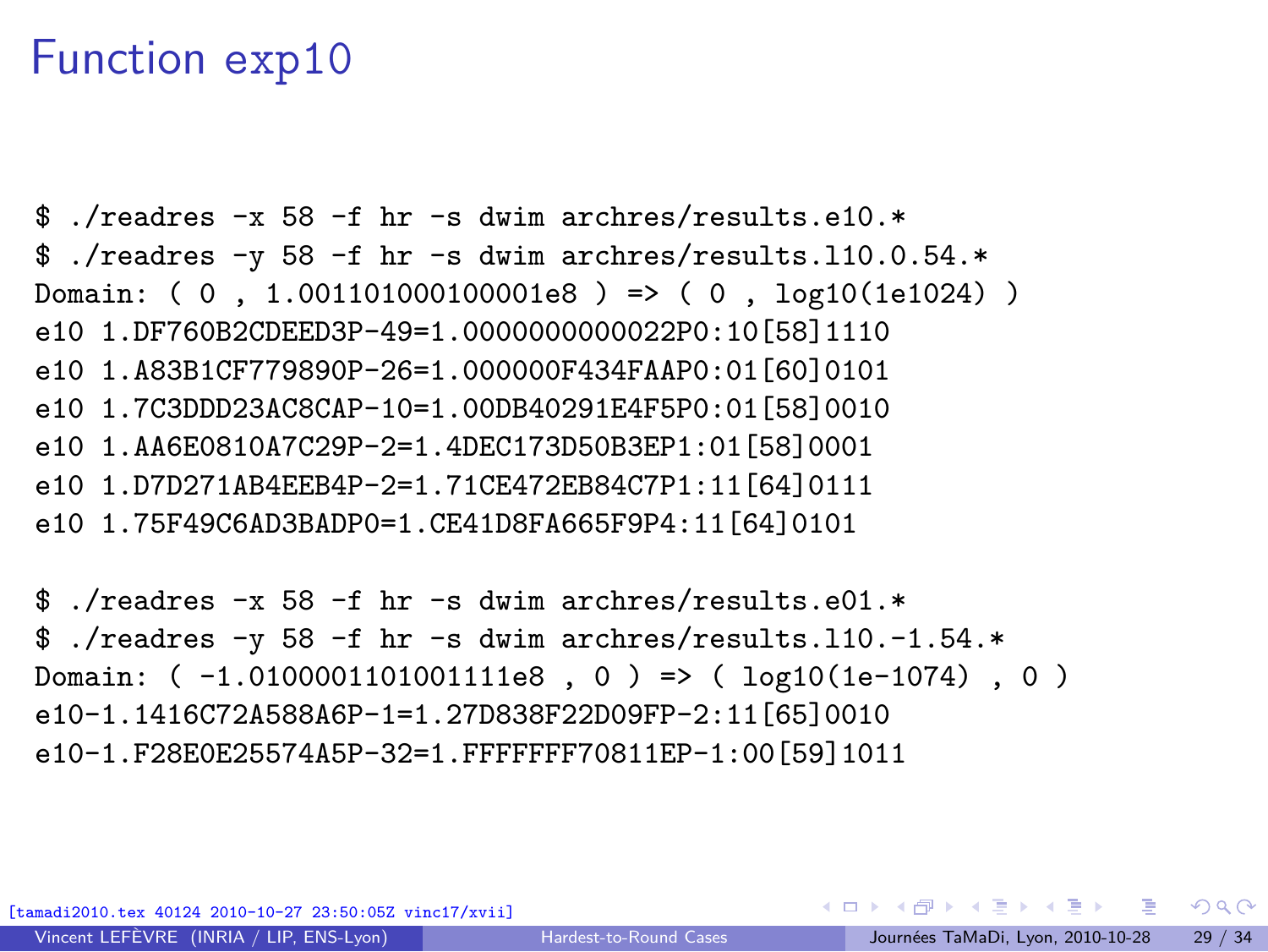### Function log10

\$ ./readres -y 61 -f hr -s dwim archres/results.e01.\* Domain: [ 1e-1074 , 1e-1 ) l10 1.365116686B078P-765=-1.CC68A4AEE240DP7:01[61]0110 l10 1.83E55C0285C96P-762=-1.CA68A4AEE240DP7:01[61]0110 l10 1.A8639E89F5E46P-625=-1.77D933C1A88E0P7:11[61]0101 l10 1.ED8C87C3BF5CFP-49=-1.CEE46399392D6P3:01[62]0000 l10 1.27D838F22D0A0P-2=-1.1416C72A588A5P-1:11[65]0101

\$ ./readres -x 54 -y 99 -f hr -s dwim archres/results.l10.\* Domain: [ 1e-1 , 1e1 ) l10 1.B0CF736F1AE1DP-1=-1.2AE5057CD8C44P-4:01[54]0110 l10 1.89825F74AA6B7P0=1.7E646F3FAB0D0P-3:10[57]1001

\$ ./readres -y 62 -f hr -s dwim archres/results.e10.\* Domain: [ 1e1 , 1e1024 ) l10 1.71CE472EB84C8P1=1.D7D271AB4EEB4P-2:00[64]1010 l10 1.CE41D8FA665FAP4=1.75F49C6AD3BADP0:00[66]1010 l10 1.E12D66744FF81P429=1.02D4F53729E44P7:10[68]1001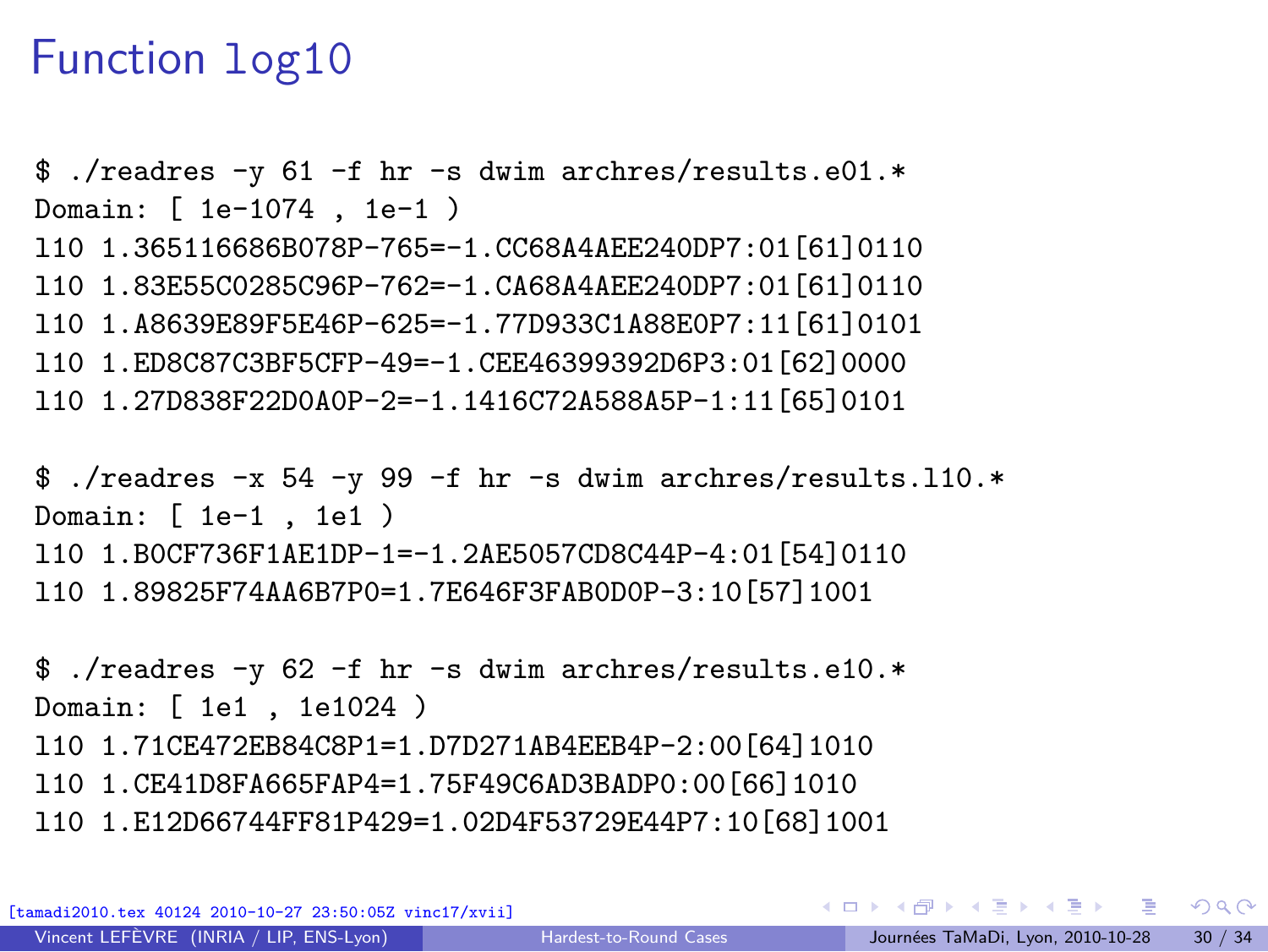# $1/x^2$  and  $1/\sqrt{x}$

Function  $1/x^2$  tested between  $2^{-1}$  and  $2^0$  [exponent  $-1$ ]. This is sufficient to obtain all the HR cases of  $1/x^2$  and  $1/\sqrt{x}$ .

```
$ ./readres -x 52 -f hr -s dwim archres/results.isq.-1.54
Domain: [ 1e-1 , 1 )
isq 1.35DABB9F8EE46P-1=1.5D7D6279EE6A4P1:10[52]1000
```

```
$ ./readres -y 52 -f hr -s dwim archres/results.isq.-1.54
Domain: [ 1 , 1e2 )
isr 1.FFFFFFFFFFFFEP1=1.0000000000000P-1:10[52]1100
isr 1.C562B857453DDP1=1.100B926DF6E72P-1:10[53]1001
isr 1.752BA6B1AB340P1=1.2BDCA562D725CP-1:11[53]0001
isr 1.A3D11B87E09A8P0=1.8FD0DC83C987BP-1:11[52]0110
isr 1.A6A9CC15ABCCEP0=1.8E77A118A3095P-1:01[57]0100
```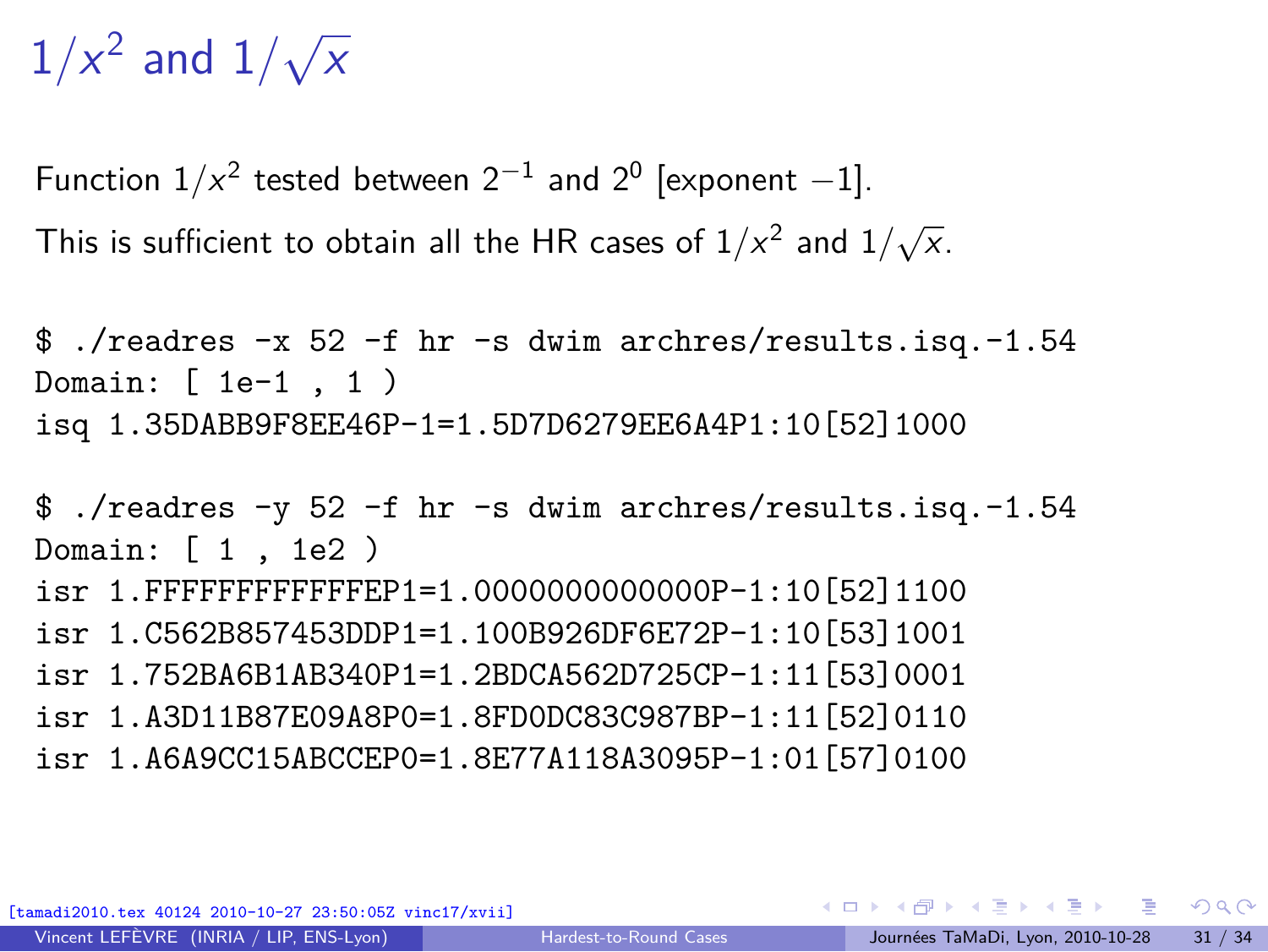# $x^n$  and  $x^{1/n}$ , With *n* Integer

Function  $x^n$  tested between  $2^0$  and  $2^1$  [exponent 0] for  $3 \le n \le 2767$  (and  $-180 \le n \le -2$ ).

This is sufficient to obtain all the HR cases of  $x^n$ and  $x^{1/n}$  for these values of *n*.

#### Total number of HR cases:

| Type $(0,*)$ | 1416034 |
|--------------|---------|
| Type $(*,0)$ | 1415680 |
| Expected     | 1415680 |

p81 1.EFE513B583325P0=1.33A5036CB10FEP77:00[62]1111 p458 1.0F38CFAACB71AP0=1.1F0B0876BA025P38:10[61]1110 p878 1.B01F3FBE19C40P0=1.1BDF0591D5E42P663:01[62]0101 p952 1.5C69202D46821P0=1.3B993E08AAD26P423:10[63]1001 p1030 1.EA2248BD951F6P0=1.1AB491BDA9399P965:10[62]1001 p1776 1.C72CE7406B3CEP0=1.7D646B1EE4F67P1474:01[64]0011 p2309 1.90DC35E30BD1AP0=1.C3EC89C7763F1P1493:00[61]1001

r1039 1.DCBA0C48B3F29P253=1.2F4027B25ACDFP0:01[73]0100 r1856 1.C20BDF1F91DF1P317=1.2043069BA0526P0:01[72]0001 r1907 1.AC171E04B83E0P137=1.0D24A15B3F0AFP0:10[73]1101 r2309 1.C3EC89C7763F1P1493=1.90DC35E30BD19P0:11[73]0001 r2414 1.3381E4A54361FP736=1.3C4444751CD50P0:01[72]0110 r2510 1.EB2C9F5026338P2169=1.D21B70F594C52P0:10[72]1011 r2600 1.F6E80DB95028FP1299=1.6A0942DF30B18P0:10[72]1101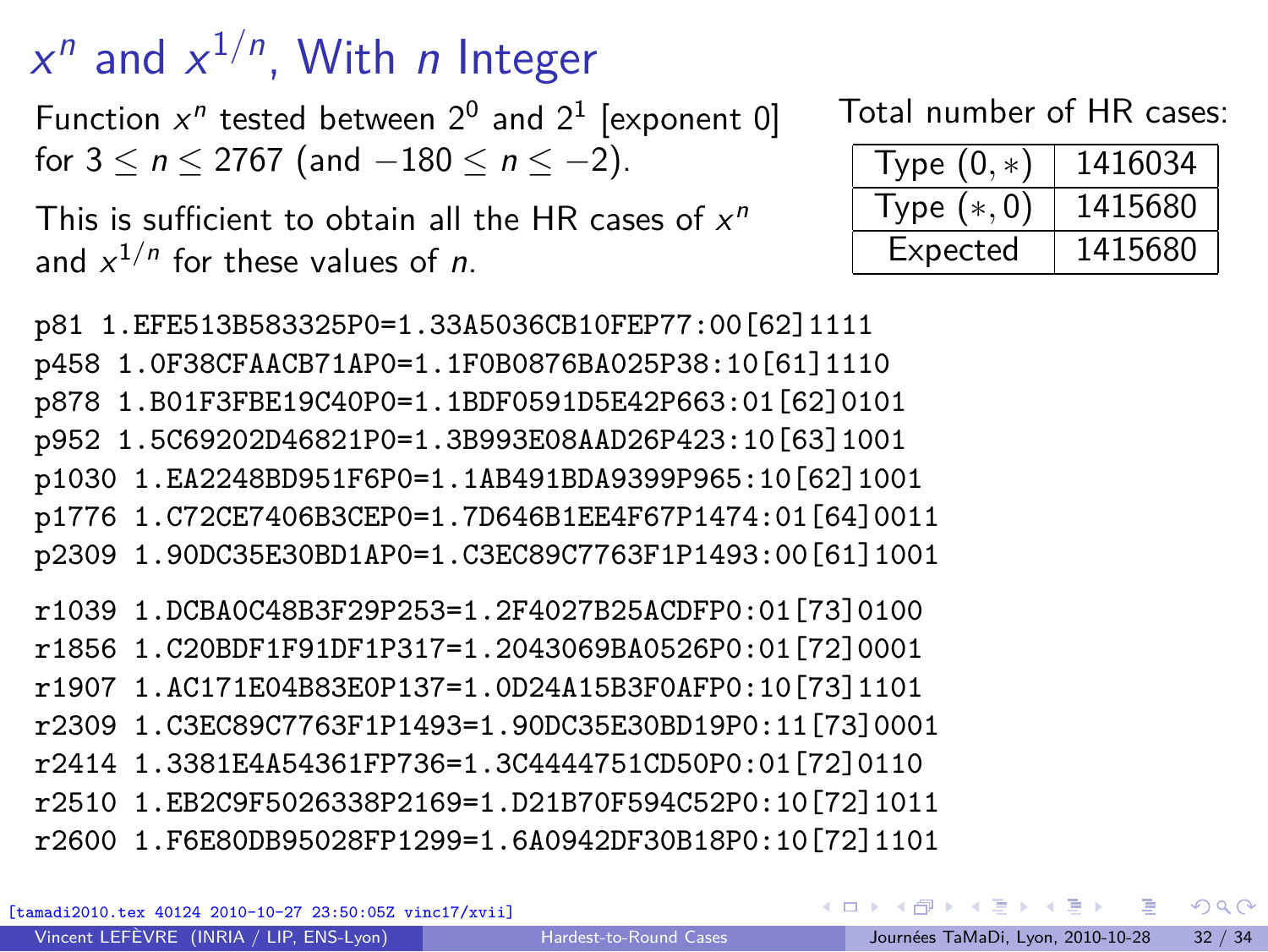## Hardest-to-Round Cases in x87 Extended Precision

Joint work with Damien Stehlé and Paul Zimmermann.

Search:

- $2^x$  in binary between  $1/2$  and  $1$  with a 64-bit significand size.
- All the HR cases with at least 56 identical bits after the rounding bit.
- Algo: SLZ from 2004-03-21 to 2005-01-10 (69379 hours, using 5 clusters).

Results: up to 63 identical bits after the rounding bit.

- 1 HR case in rounding to nearest;
- 1 HR case in directed rounding.

Details on: <http://www.loria.fr/equipes/spaces/slz.html>

<span id="page-32-0"></span> $\Omega$ 

 $\left\{ \begin{array}{ccc} 1 & 0 & 0 \\ 0 & 1 & 0 \end{array} \right.$